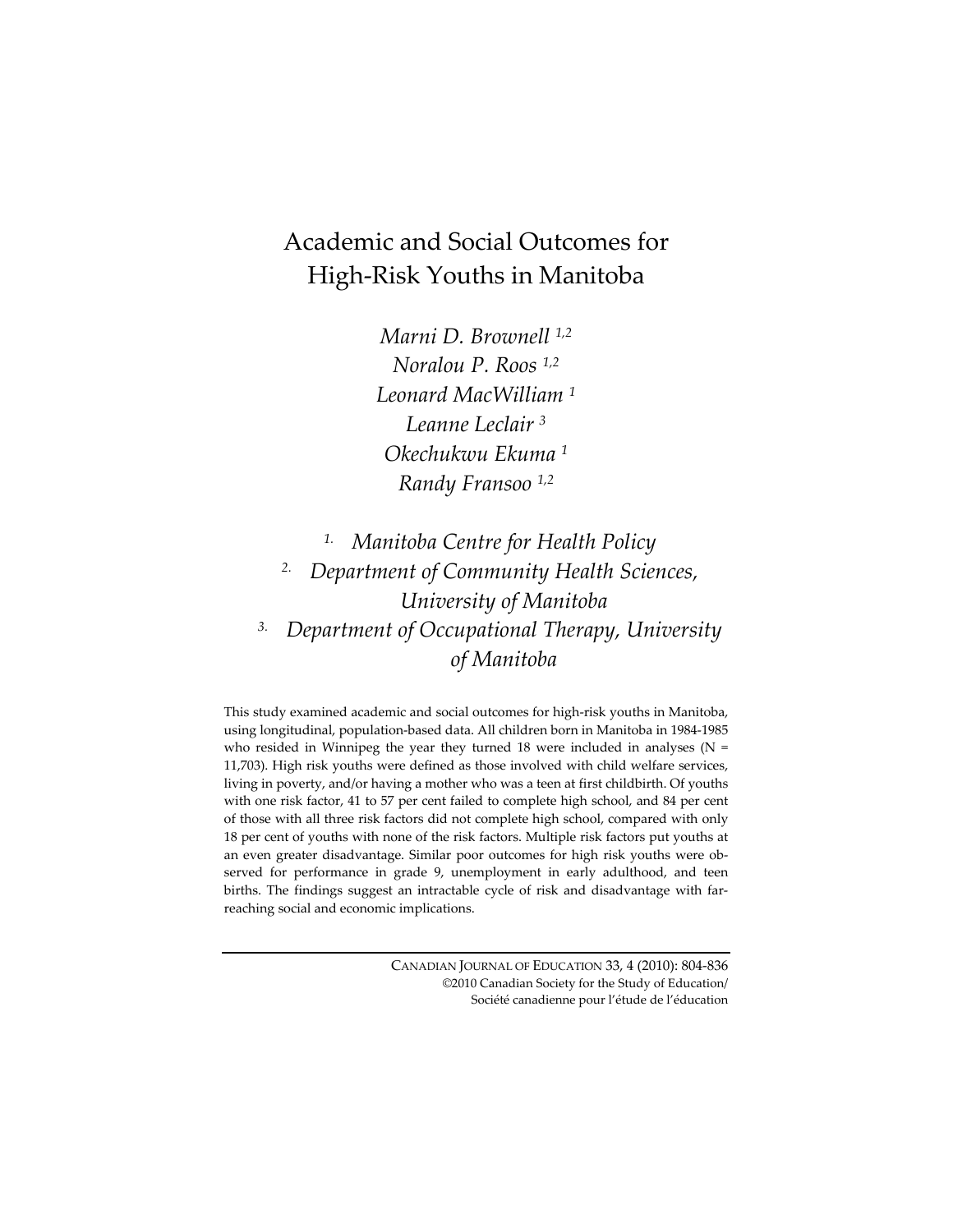Key words: high school completion, income assistance, child welfare, teen mother, population‐based data

Ces chercheurs ont analysé, à l'aide de données populationnelles longitudinales, les résultats scolaires et sociaux de jeunes à risque élevé au Manitoba. Tous les enfants nés au Manitoba en 1984‐1985 et ayant habité à Winnipeg l'année de leurs 18 ans ont été inclus dans leurs analyses ( $N = 11703$ ). On entendait par « jeunes à risque élevé » ceux qui ont été bénéficiaires des services d'aide sociale à l'enfance, qui ont vécu dans la pauvreté ou dont la mère était une adolescente lorsqu'elle a donné naissance à son premier enfant. Parmi les jeunes présentant un seul facteur de risque, de 41 à 57 % n'avaient pas terminé leurs études secondaires contre 84 % de ceux qui présentaient les trois facteurs de risque et seulement 18 % de ceux qui n'avaient aucun facteur de risque. Les facteurs de risque multiples placent encore davantage les jeunes dans une situation précaire. Les chercheurs ont noté de piètres résultats scolaires en 9<sup>e</sup> année, du chômage au début de l'âge adulte et des grossesses précoces chez les jeunes à ris‐ que élevé. Ces résultats laissent entrevoir un cycle tenace de risque et de handicaps ayant des implications sociales et économiques d'une grande portée.

Mots clés : obtention du diplôme d'études secondaires, aide au revenu, aide sociale à l'enfance, mère adolescente, données populationnelles

\_\_\_\_\_\_\_\_\_\_\_\_\_\_\_\_\_\_\_\_

High school completion is an important milestone in an individual's life, a stepping stone for further educational opportunities, training pro‐ grams, and employment. In an increasingly knowledge‐based economy, high school graduation alone, without subsequent training or education, no longer guarantees employment opportunities; however, the lack of a high school diploma remains a significant predictor of negative outcomes, including poverty and unemployment.

Over the past several years, Manitoba has had some success at in‐ creasing high school completion rates. By taking the number of students completing grade 12 as a percentage of students enrolled in grade 9 four years earlier, Lowe, Couch, and Perrault (2007) found steadily increas‐ ing completion rates, from 70.1 per cent in 2002 to 75.8 per cent in 2006. Furthermore, results from international educational tests indicate that Canadian students do exceptionally well compared with other countries on measures of reading, mathematics, and science, with Manitobans scoring at the Canadian average (Bussière, Cartwright, Knighton, & Rog‐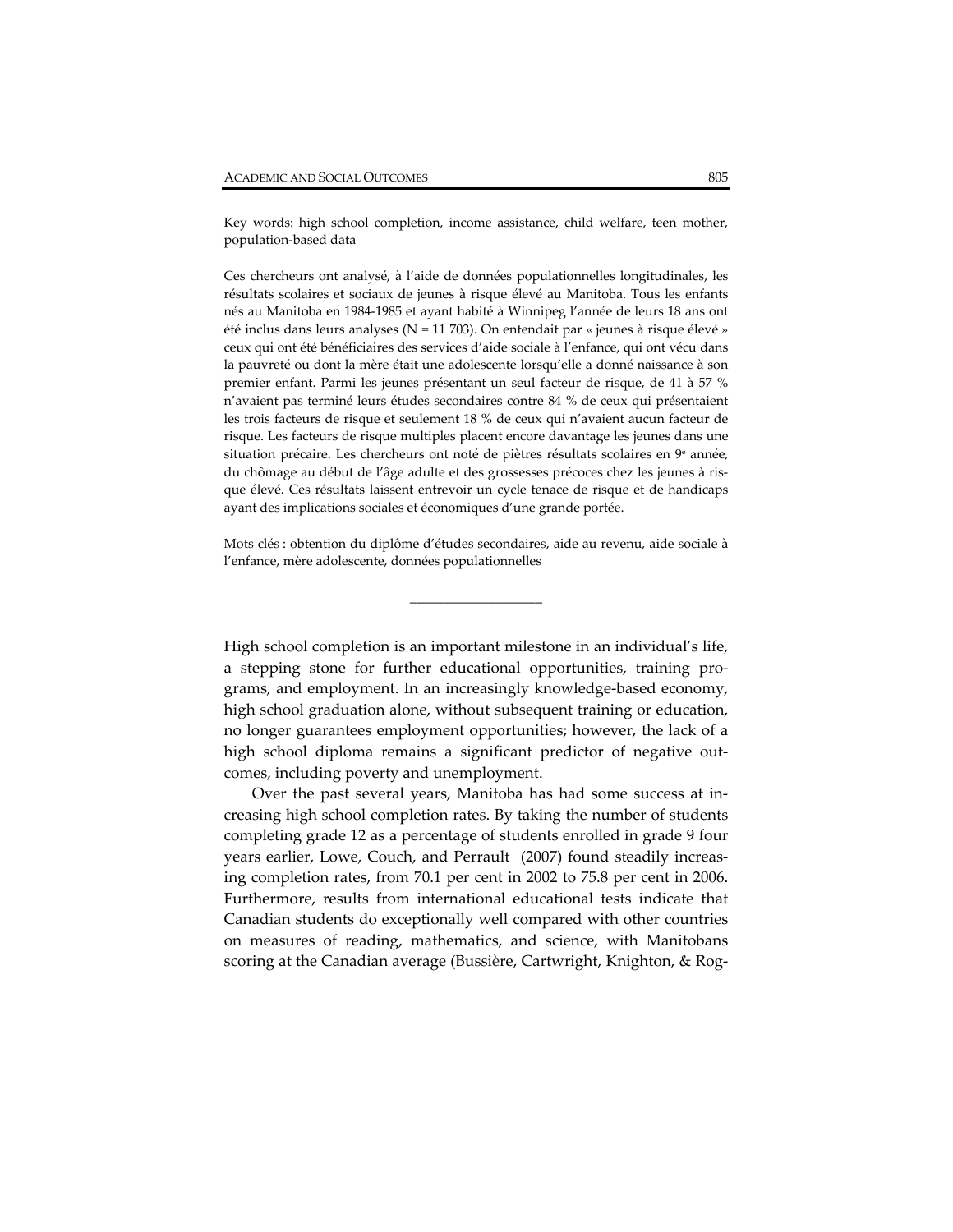ers, 2004; Willms, 2004). Despite this rather positive outlook for Manito‐ ba students, the research literature suggests that not all students are equally likely to succeed. The present study focuses on students with one or more of three factors that place them at risk of not succeeding in high school: (a) being involved with the child welfare system, (b) living in poverty, and (c) having teen mothers. The research literature, discussed below, suggests that these risk factors may be particularly detrimental to academic and social outcomes. Manitoba's unique collection of popula‐ tion‐based, health, and social databases has allowed us to identify all youths residing in Manitoba throughout the study period who had these risk factors, and to track their outcomes over time. Because youths with these risk factors are potentially easily identified by schools, they could, therefore, be targeted for additional resources.

#### BACKGROUND ON YOUTHS AT RISK

#### *Child Welfare System As a Risk Factor*

Geenen and Powers (2006) suggest that although school success is an important factor for all children to achieve positive adult outcomes, it may be even more important for adolescents in care, who often have little else to draw on when transitioning into adulthood out of the foster care system. Educational achievement of children in care has long been a concern (Fanshel & Shinn, 1978) but is often difficult to assess when they move in and out of foster homes and enrol in multiple schools or school districts (Burley & Halpern, 2001). This concern gains more attention as the number of children in care continues to increase (Tweddle, 2007). Adolescents emancipated from the child welfare system often leave with little to no financial resources, community connections, or help from family (Tweddle, 2007), making educational achievement that much more important.

Research indicates that children in foster care are more likely to struggle in school (Blome, 1997; Burley & Halpern, 2001; Goerge, Voor‐ his, Grant, Casey, & Robinson, 1992; Scherr, 2007). A large proportion of such children (a) receive special education services (Goerge et al., 1992; Zetlin, Weinberg, & Kimm, 2003), (b) have a high rate of absenteeism (Kortenkamp & Ehrle, 2002; Scherr, 2007), (c) are more likely to be sus‐ pended or expelled (Kortenkamp & Ehrle, 2002), (d) score 15 to 20 per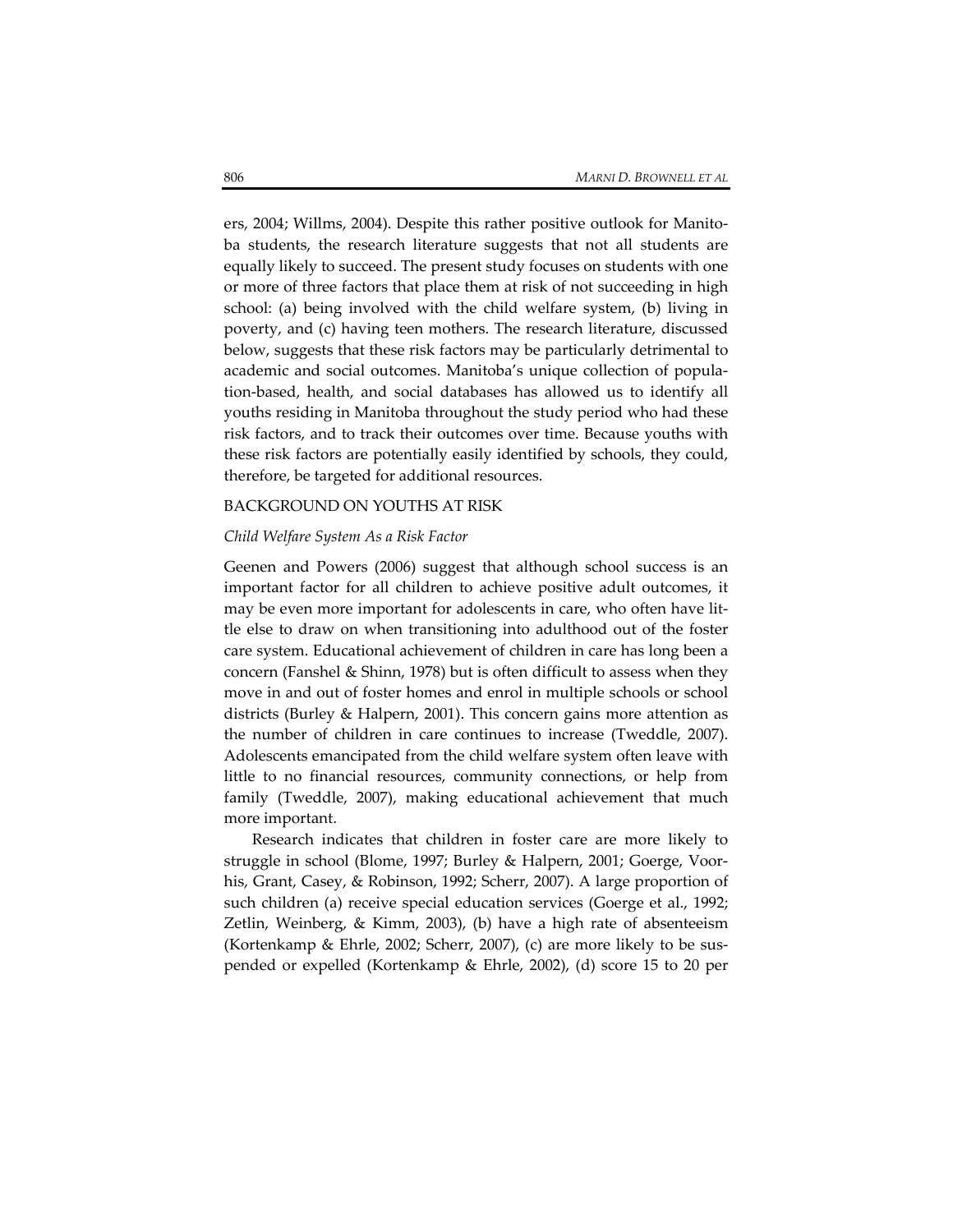cent below their peers on state‐wide achievement tests (Burley & Hal‐ pern, 2001), (e) are much less likely to graduate (Blome, 1997; Burley & Halpern, 2001), and (f) are likely to repeat at least one grade (Sawyer & Dubowitz, 1994; Burley & Halpern, 2001). Although results of the exist‐ ing research examining the educational status of children in foster care indicate that these youths constitute a population at serious risk, these studies often focus on small populations and many do not compare children in care with children not in care, making it difficult to estimate the extent of the impact of care status on educational achievement (Bur‐ ley & Halpern, 2001).

#### *Poverty As a Risk Factor*

Family economic resources are also significantly associated with the probability of graduating from high school (Axinn, Duncan, & Thornton, 1997; Duncan & Brooks‐Gunn, 1997; Haveman, Wolfe, & Wilson, 1997; Peters & Mullis, 1997; Teachman, Paasch, Day, & Carver, 1997). Children who grow up in poor families are far less likely than other children to complete high school. Children in families living in areas with the lowest socio‐economic status have a substantially greater likelihood of school failure than children from families in wealthier neighbourhoods. Child‐ ren from neighbourhoods with the lowest socio‐economic status have been found to be almost eight times more likely to withdraw before completing high school compared with their peers from the highest socio‐economic status neighbourhoods (Brownell et al., 2004; Brownell, Roos, Fransoo, Roos, Guèvremont, MacWilliam, Yallop, & Levin, 2006). Furthermore, students in primary grades have a greater likelihood of being retained in grade if they come from areas with lower socioeconomic status (Guèvremont, Roos, & Brownell, 2007). Although it has long been recognized that students with lower socio‐economic status have poorer educational outcomes, the extent of the differences in outcomes across socio‐economic groups was not fully recognized until pop‐ ulation‐based research highlighted these differences (Brownell et al., 2004; Roos, Brownell, Guèvremont, Fransoo, Levin, MacWilliam, & Roos, 2006).

Family receipt of welfare or income assistance has been used as an indicator of exposure to, and depth of, poverty. Using data mostly from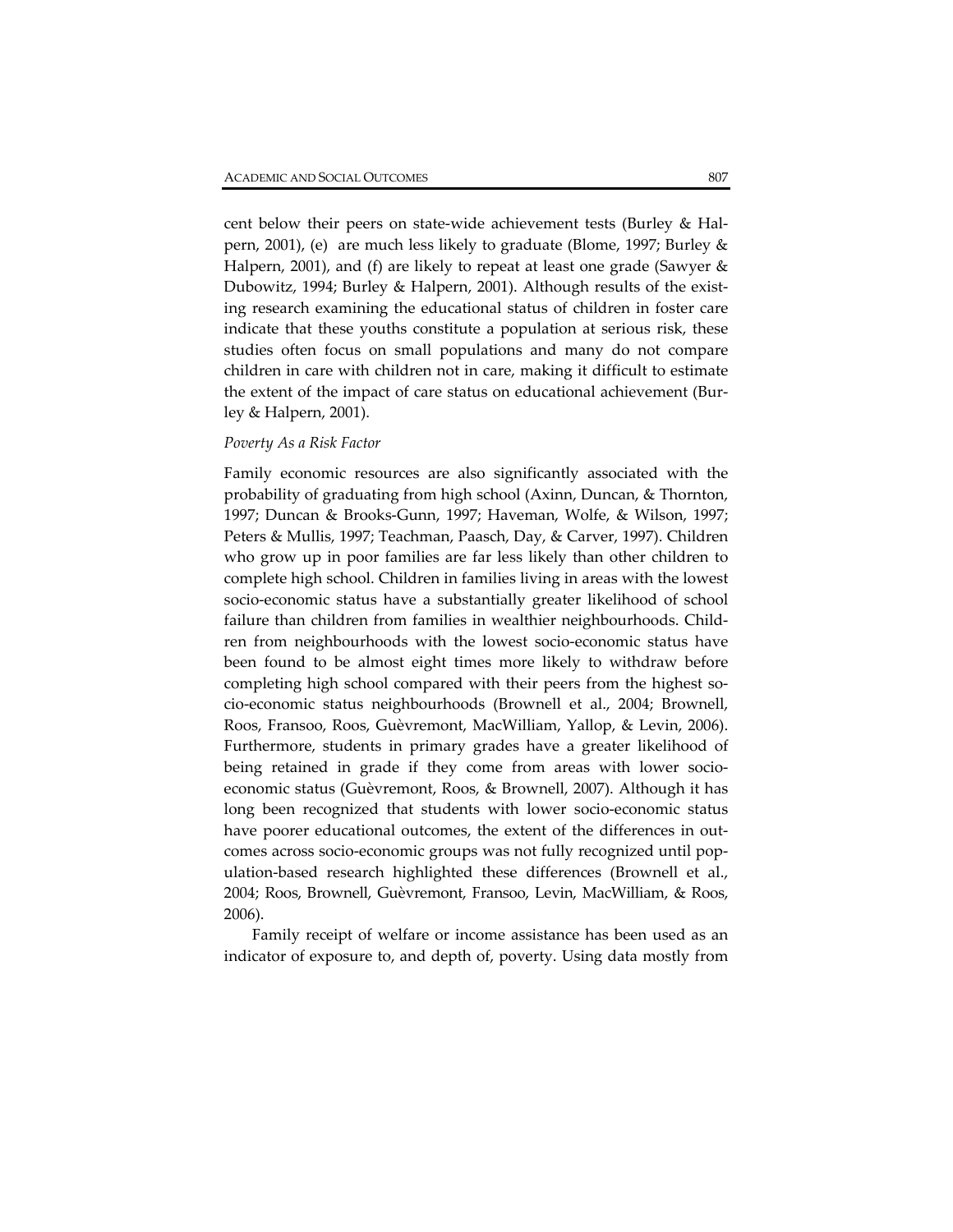national surveys or mostly drawing on small samples, researchers have found that adolescents living in families receiving income assistance tend to have lower levels of cognitive achievement and higher levels of behavioural and emotional problems than do adolescents whose mothers had left assistance or had never been on assistance (Chase-Lansdale, Coley, Lohman, & Pittman, 2002). These adolescents have worse academ‐ ic outcomes (Duncan, Yeung, Brooks‐Gunn, & Smith, 1998; Gennetian, Duncan, Knox, Vargas, Clark‐Kauffman, & London, 2004), have in‐ creased suspensions or expulsions, are more likely to repeat a grade (Morris & Gennetian, 2003), and have less labour market experience (Pe‐ ters & Mullis, 1997). Others have found that receipt of income assistance had no effect separate from income on educational outcomes (Teachman et al., 1997). Mothers' marital status, education, mental health and physical health status, and parenting practices are some of the other factors to account for the differences in educational outcomes among children in families on income assistance and other children (Chase-Lansdale et al., 2002).

#### *Teen Mothers As a Risk Factor*

Although several studies have examined the outcomes for teenage mothers and their children, most studies have focused on perinatal outcomes in children with fewer studies examining later health and development (Shaw, Lawlor, & Najman, 2006). However, researchers have found that children born to teenage mothers (a) tend to have poorer edu‐ cational outcomes (Levine, Emery, & Pollack, 2007; Moore, Morrison, & Greene, 1995; Shaw et al., 2006), (b) have poorer reading ability and psy‐ chological well‐being (Moore et al., 1995; Shaw et al., 2006), (c) initiate sexual activity early (Levine et al., 2007; Moore et al., 1995), and (d) are more likely to be in contact with the criminal justice system, smoke regularly, and consume alcohol (Shaw et al., 2006). However, the debate ensues regarding whether it is maternal age, poor socio-economic circumstances, or other family factors that lead to adverse outcomes among these children. A child born to an older mother who had her first child as a teen faces risks similar to those faced by a child born during the mother's teen years (Hoffman, Foster, & Furstenberg, 1993; Jaffee, 2002; Jutte, Roos, Brownell, Briggs, MacWilliam & Roos, 2010; Maynard, 1996).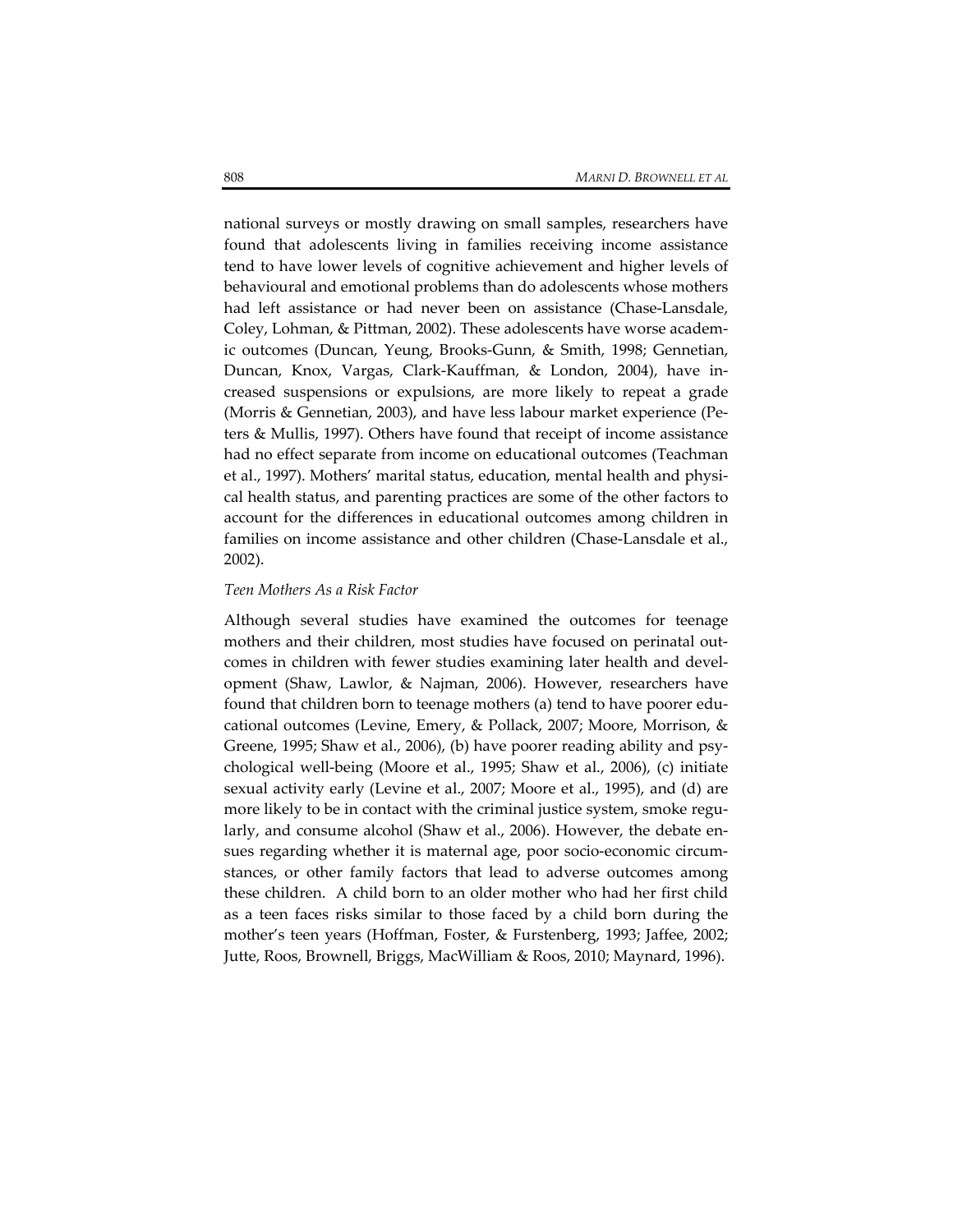The goal of the current study was to use population‐based data to examine high school completion rates, as well as subsequent social outcomes, for youths with any of these three risk markers: (a) involvement in the child welfare system, (b) family receipt of income assistance, and (c) families where the mother was an adolescent when she had her first child. The literature suggests not only that the presence of risk factors has an impact on child outcomes, but also that the cumulative risk hypothesis predicts that the number of risk factors is equally, if not more, im‐ portant (Appleyard, Egeland, van Dulmen, & Sroufe, 2005; Burchinal, Roberts, Hooper, & Zeisal, 2000; Deater‐Deckard, Dodge, Bates, & Pettit, 1998; Gutman, Sameroff, & Cole, 2003; Pungello, Kainz, Burchinal, Wa‐ sik, Sparling, Ramey, & Campbell, 2010; Rouse & Fantuzzo, 2009; Rutter, 1979; Sameroff, Seifer, Baldwin, & Baldwin, 1993; Trentacosta, Hyde, Shaw, Dishion, Gardner, & Wilson, 2008). For this reason we looked not only at these risk factors individually, but in combination with one another to determine their association with educational and social out‐ comes in adolescence.

# METHOD

#### *Population and Data Sources*

The present study examined all children born in Manitoba in 1984 and 1985 ( $N = 14,242$ ), and residing in Winnipeg the year they turned 18 years ( $N = 11,703$ ). Children dying or moving out of the province prior to this time were excluded from analyses.

Data on the study population came from the Manitoba Population Health Research Data Repository, which contains de‐identified, individ‐ ual‐level administrative data on health care, education, and social service contacts for all residents of Manitoba, as well as a registry of all residents eligible for health care services. The registry data include information about family members, including mother's age at the birth of her first child. The education data contain annual information on enrolment of all students in Manitoba, as well as course marks and credits for all high school students (grades 9 through 12). By comparing the population re‐ gistry (to identify all teens who lived in the province) and enrolment data, it was also possible to determine which students had withdrawn from school (Roos et al., 2006). The social service data includes informa-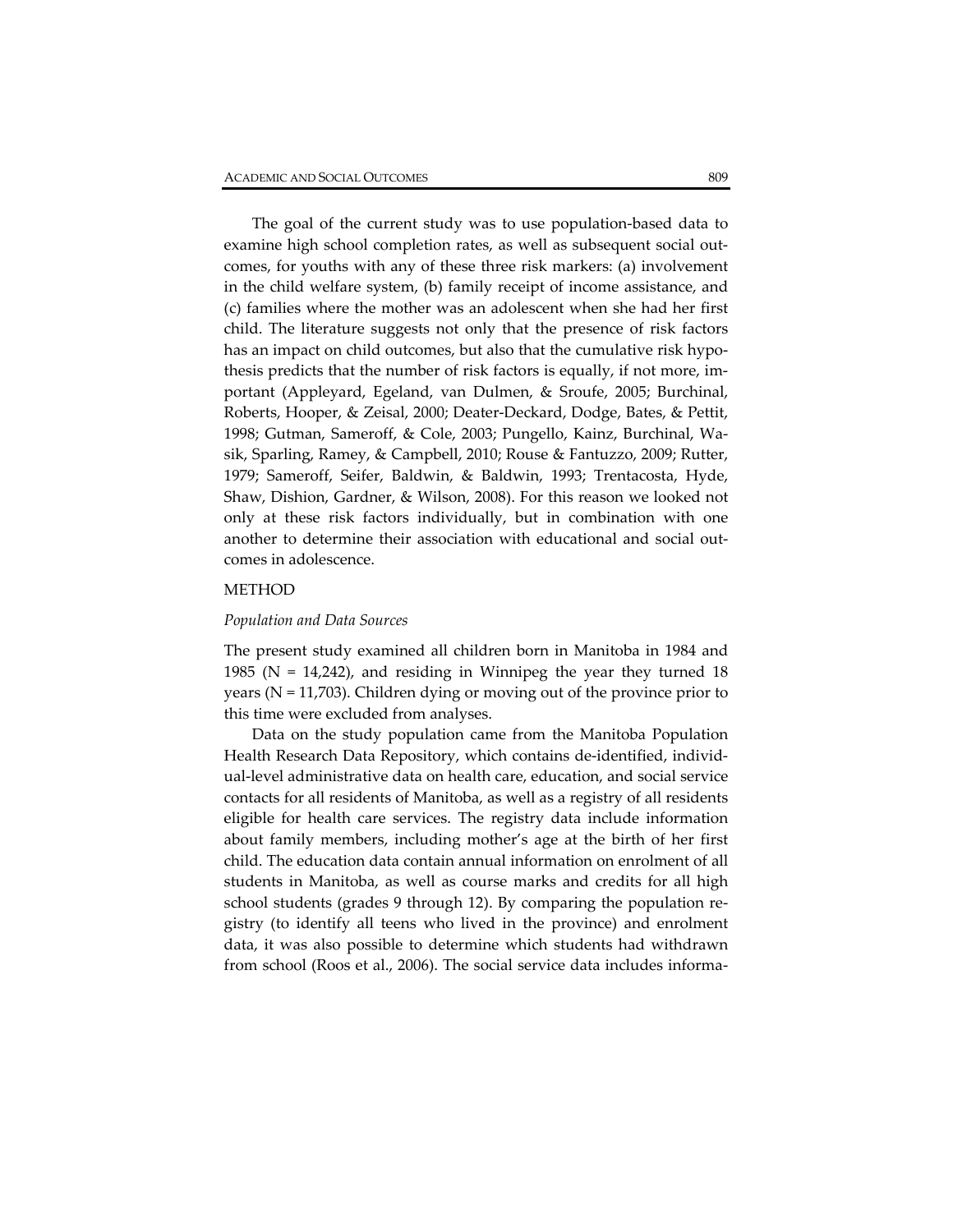tion on all individuals and families receiving provincial income assistance, as well as information on all children taken into the care of Child and Family Services or whose families received protection or support services from Child and Family Services. All data in the Repository are linkable across datasets and over time, using an anonymized identifica‐ tion number. The validity and utility of these datasets have been well documented (Brownell, Mayer, Martens, Kozyrskyj, Fergusson, Bodnar‐ chuk, Derksen, Friesen, & Walld, 2002; Brownell et al., 2006; Oreopoulos, Stabile, Walld, & Roos, 2008; Roos, Gupta, Soodeen, & Jebmani, 2005; Roos, Menec, & Currie, 2004; Roos & Nicol, 1999; Roos, Nicol, & Cageorge, 1987; Roos et al., 2006).

Using these data, we identified all children with the three risk mark‐ ers:

- 1) those who had been taken into care or their family had received services from Child and Family Services<sup>1</sup> at any time when the child was 10 to 17 years (years data were available in the Repository), identified as "CFS";
- 2) those in families receiving income assistance for two or more months when the child was 10 to 17 years (years data were available in the Repository), identified as "IA";
- 3) those whose mother was a teen when her first child was born, identi‐ fied as "teen mom."

#### *Outcome Measures*

 $\overline{a}$ 

We determined failure to complete high school by using graduation and course completion records for all study population youths starting at grade 9 in any of the years 1997/1998 to 2001/2002 and still living in Man‐ itoba seven years later. Thus, although high school is usually completed within four years of entering grade 9, we followed youths for seven years to maximize capture of students taking additional years to gradu‐ ate. Because completion of a full load of courses (eight) by grade‐9 stu‐ dents is a predictor of high school success (King, Warren, Boyer, & Chin, 2007), we examined failure to accumulate eight credits in the first year of

<sup>&</sup>lt;sup>1</sup> Children were judged to require care or services from Child and Family Services for reasons such as child abuse or neglect, or when a child was judged to be beyond the control of others.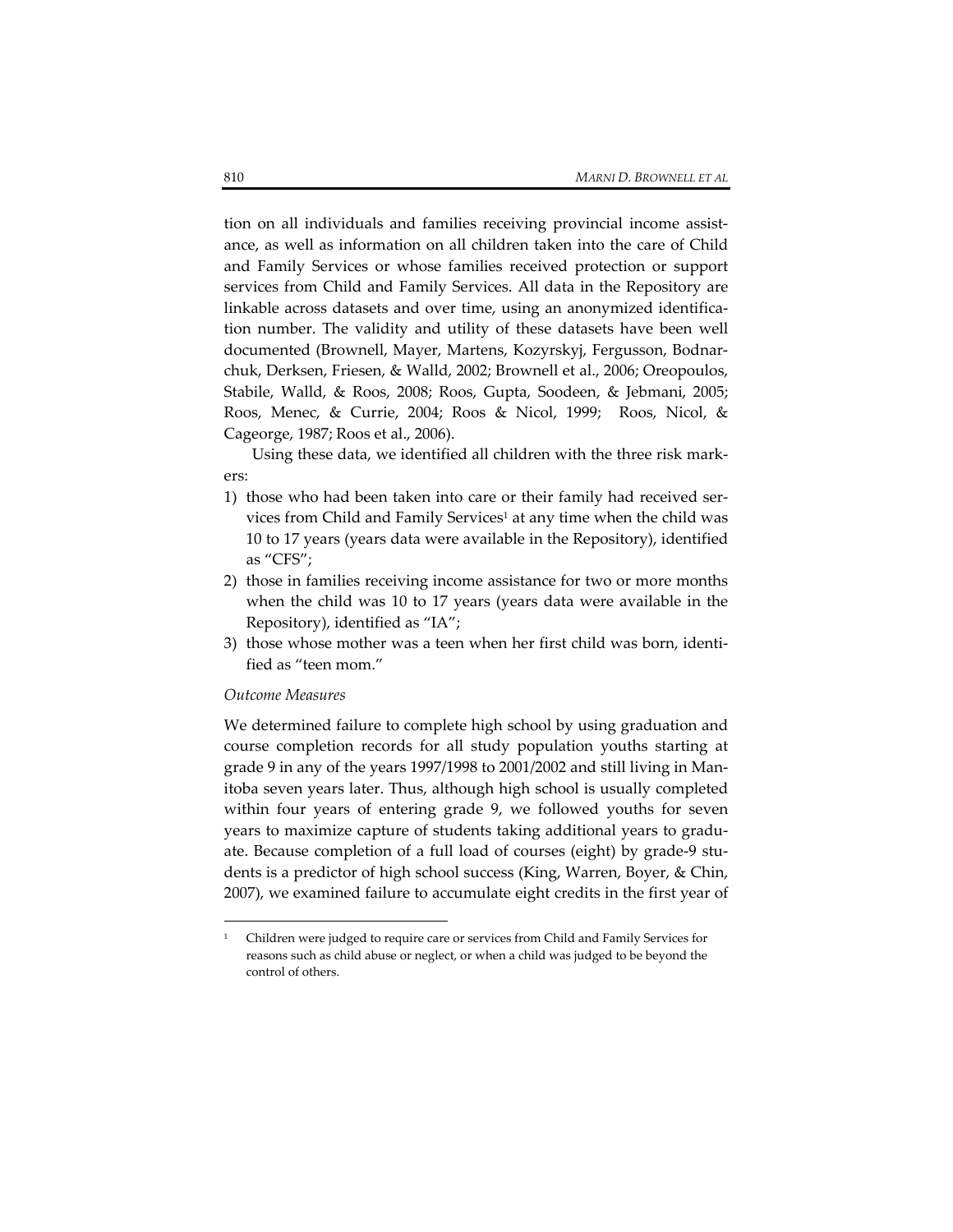grade 9 as an additional outcome measure. We also examined rates of teen motherhood for adolescent females and receipt of income assistance for all study population youths 18 to 20 years.

#### *Analyses*

Logistic regressions were used to compare outcomes for youths with risk factors to those without risk factors. "Risk" was divided into eight cate‐ gories: (a) no risk, (b) CFS only, (c) IA only, (d) teen mom only, (e) CFS + IA, (f) CFS + teen mom, (g) IA + teen mom, and (h) CFS + IA + teen mom. Regressions were run once with only these risk-marker categories entered into the model, and a second time with additional predictors entered into the model, to determine the impact of the risk factors once additional predictors were controlled for. We chose the additional predic‐ tors because the literature suggested these variables were associated with the outcomes, and also based on the availability of these variables in the Repository (Appleyard et al., 2005; Costello, Compton, Keeler, & Angold, 2003; Gutman et al., 2003; Mendelson, 2006b; Oreopoulos et al., 2008; Ouellette‐Kuntz, Shooshtari, Temple, Brownell, Burchill, Yu, Hol‐ den & Hennen, (2009); Pungello et al., 2010; Roos et al., 2006; Rouse & Fantuzzo, 2009; Rutter, 1979; Sameroff et al., 1993; Zeman, 2007). The additional predictors included (a) sex, (b) age at the start of grade 9 (categorical variable with age measured by half‐year intervals), (c) presence of an intellectual disability or emotional/behavioural disorder based on diagnoses from hospital discharge or physician visit records, or special education funding for disabilities at any point in the study period, (d) mother's marital status at the child's birth, (e) number of siblings, (f) area‐level per cent of Aboriginal residents, (g) area‐level socio‐economic status at child's birth, and (h) area‐level, socio‐economic status at age 14. We determined area‐level, socio‐economic status by using a composite score based on census information on education levels, unemployment levels, lone‐parent status, and female‐headed, lone‐parent status (Mar‐ tens, Frohlich, Carriere, Derksen, & Brownell, 2002) available at the dis‐ semination area of residence, and aggregated into four levels (Brownell et al., 2006).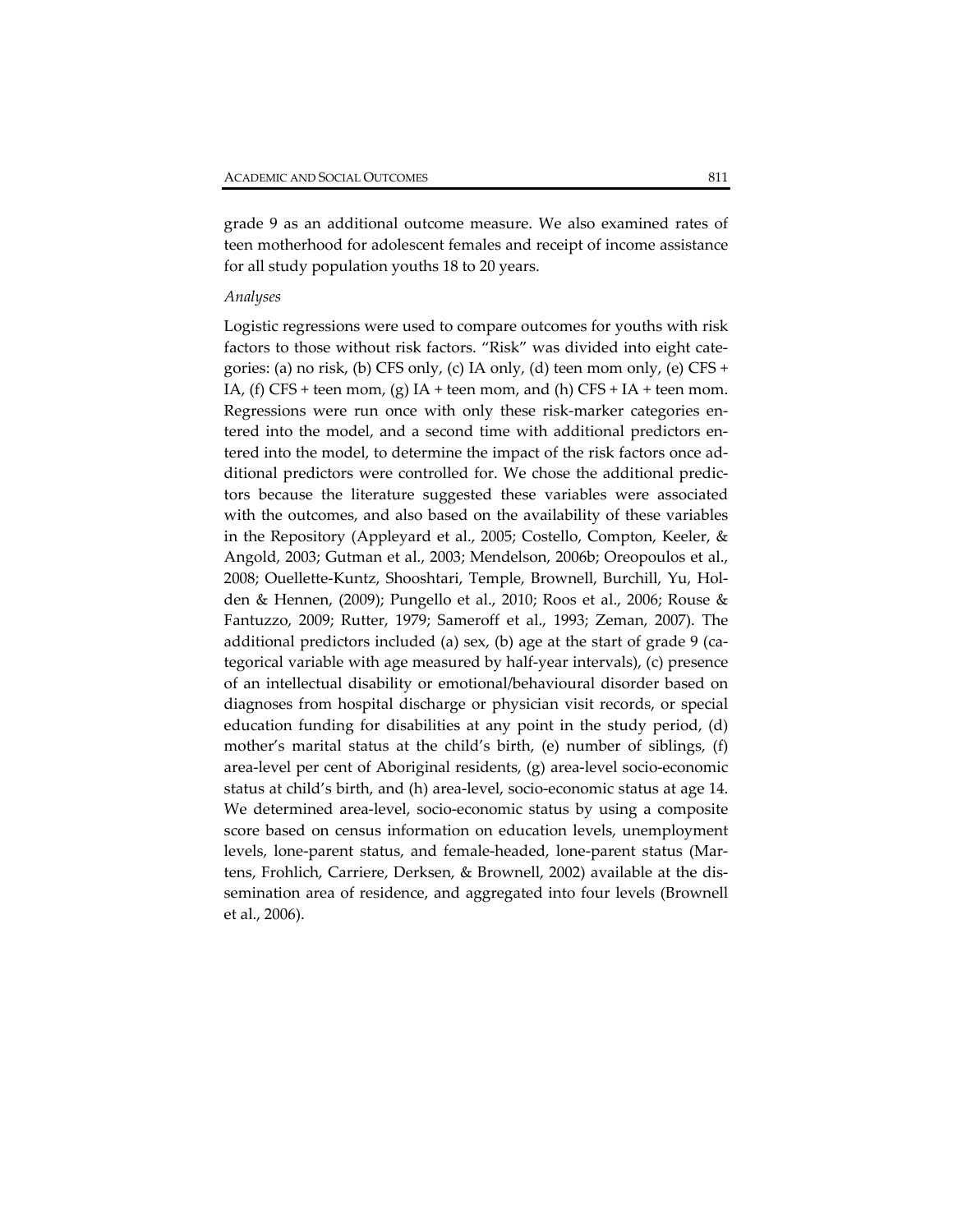## RESULTS

Nearly 14 per cent (1606/11,703) of the children in our study lived in fam‐ ilies who had received income assistance at some point while the child was 10 to 17 years old. Just over 16 per cent (1911/11,703) lived in fami‐ lies where the mother was a teen at her first birth. And just over 17 per cent (2016/11,703) had been taken into care or received services from CFS at some point while the child was 10 to 17 years old. Although it may be tempting to assume that most children with these different risk factors have multiple risk factors, Figure 1 shows that there is less overlap between these groups than one might expect. Just under 31 per cent of the youths in the study population (3622/11,703) had at least one risk factor. The majority of youths (2168) had only one risk factor, whereas 997 had two risk factors, and 457 had all three risk factors.



Figure 1: Overlap of Three Risk Factors for Winnipeg Children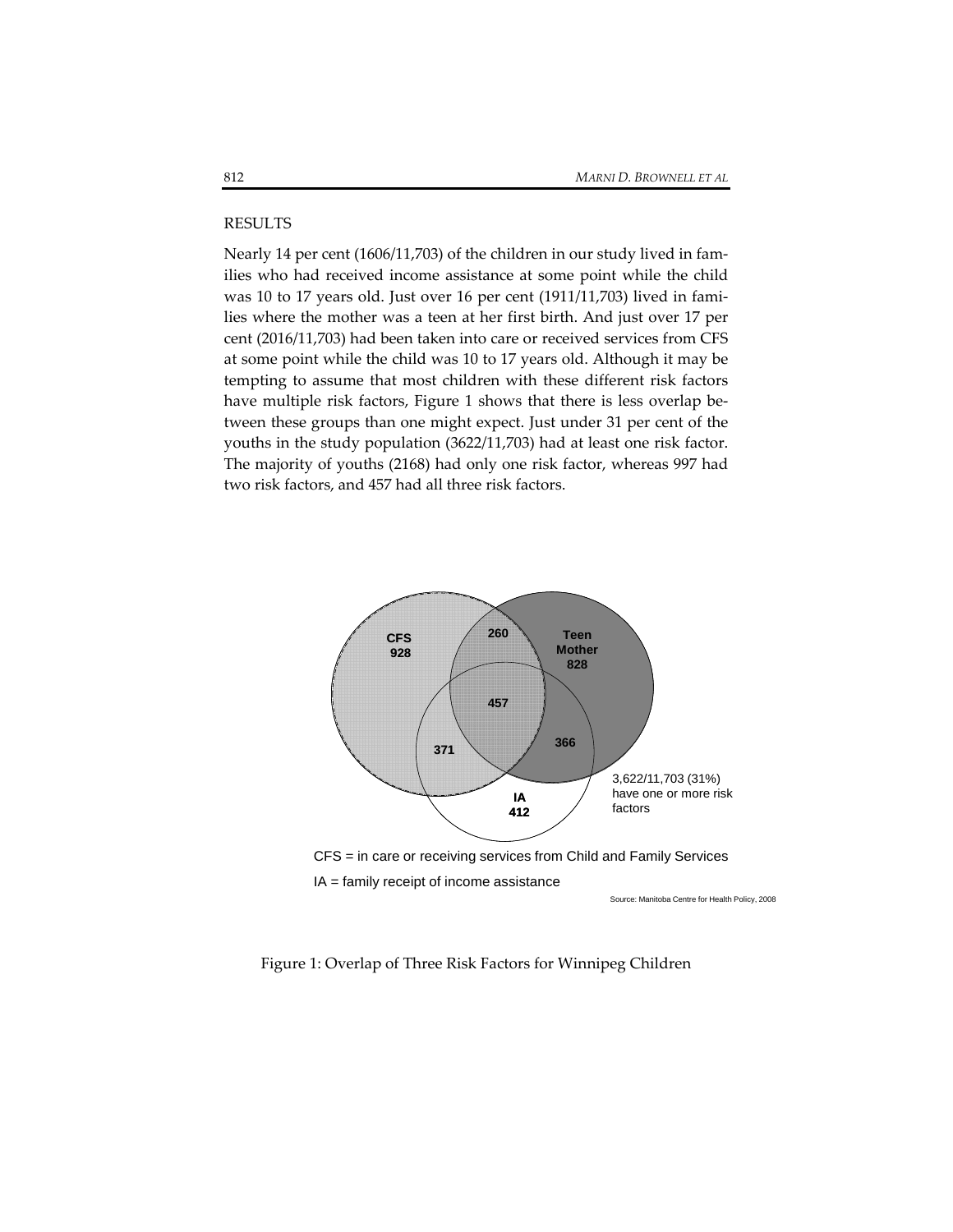Table 1 provides descriptive results for the four outcomes by the number and type of risk factors. Looking first at the outcome of failing to complete high school, we give in the first column the per cent of youths with none of the three risk factors who did not complete high school within seven years of entering grade 9 (18.1%). The next three columns in the table show the results for youths with one of the risk factors: failure to complete high school was (a) 57.0 per cent for youths in families receiving income assistance, (b) 41.3 per cent for youths with teen mothers, and (c) 42.8 per cent for youths whose families had been involved with the child welfare system. Youths with two of the risk factors faired even more poorly, with the per cent of youths failing to complete high school ranging from 61.5 to 71.7 per cent. Youths with all three risk factors had the poorest outcomes, with fully 84.2 per cent of them failing to complete high school within seven years of grade 9. We found similar results for the per cent of students failing to obtain eight or more credits in grade 9: 16.6 per cent of the students with none of the risk factors failed to obtain eight credits in grade 9, compared to 33.6 to 50.9 per cent of students with only one risk factor, 58.8 to 69.9 per cent of students with two risk factors, and fully 79.8 per cent of the students with all three risk factors. Similarly, the risk of receiving income assistance as a youth was smallest for youths with no risk factors (1.2%) and greatest for youths with all three risk factors (33.5%). Furthermore only 2.1 per cent of the females with none of the risk factors gave birth in their teens compared with 44.5 per cent of the females with all three risk factors.

Prior to running the logistic regressions, we ran a correlation matrix of the variables to be entered into the models and found that the two socio‐economic status variables (at birth and at age 14 years) were highly correlated (Pearson correlation coefficient = 0.48). For this reason we did not include them together in the same model, but ran models separately with each of these variables. Because regression results were similar, regardless of which socio‐economic status variable was included, we re‐ port only on the models with the socio‐economic status at age 14 years.

We ran two separate models for each of the outcome measures. Model 1 included only the risk factor variables. Model 2 included the risk factor variables plus the additional predictors. Table 2 shows the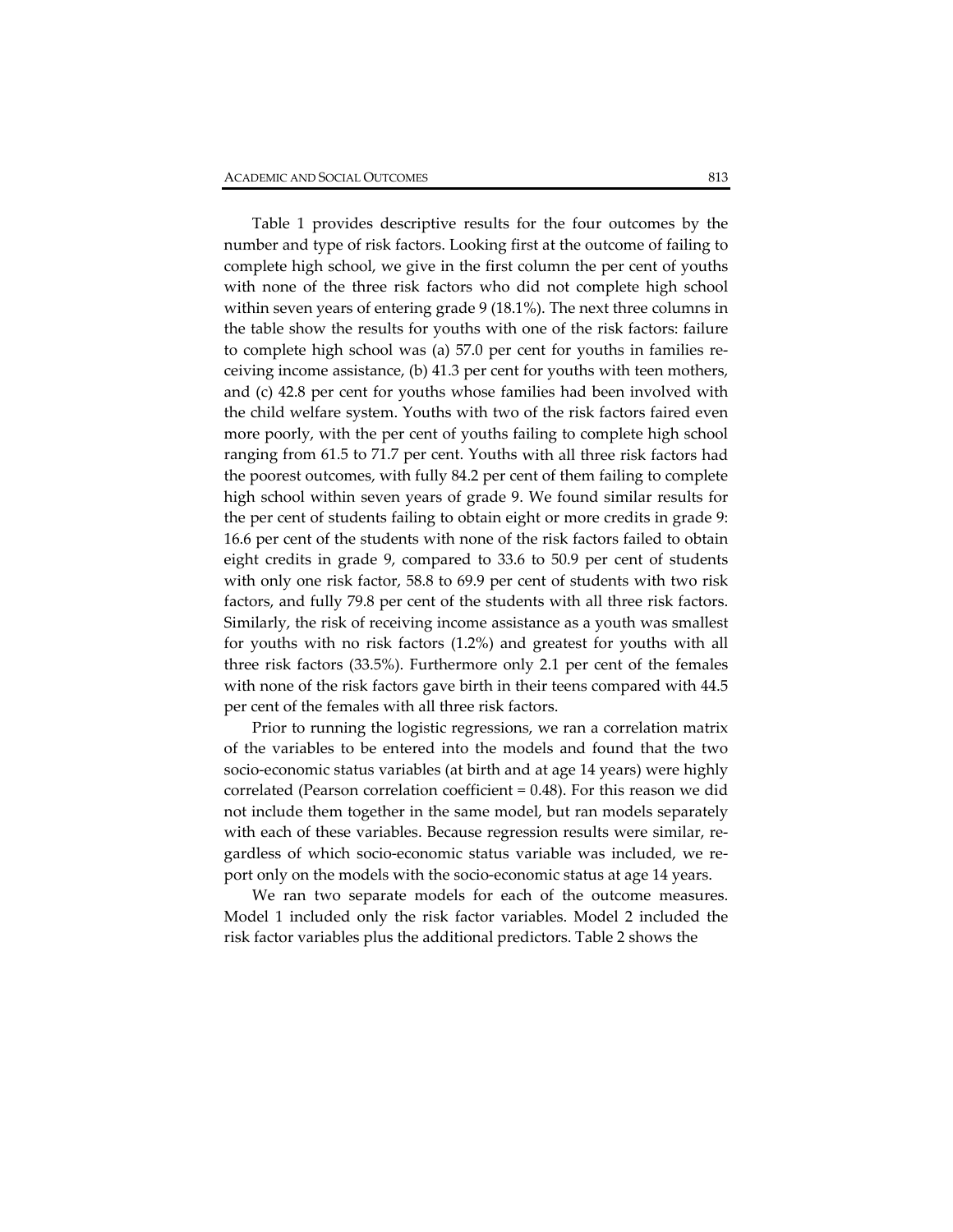|                             | <b>Risk Factors</b> |                 |         |            |          |                  |          |             |  |
|-----------------------------|---------------------|-----------------|---------|------------|----------|------------------|----------|-------------|--|
| Outcome measures            |                     | One risk factor |         |            |          | Two risk factors |          |             |  |
|                             | No risk             |                 |         |            |          | factors          |          |             |  |
|                             | factors             | <b>IA</b>       | Teen    | <b>CFS</b> | IA+teen  | $IA+CFS$         | CFS+teen | IA+CFS+teen |  |
|                             |                     |                 | mom     |            | mom      |                  | mom      | mom         |  |
| % Did not Complete          |                     | 57.0%           |         |            | 69.7%    | 71.7%            |          |             |  |
| High School Within 7        | 18.1%               |                 | 41.3%   | 42.8%      |          |                  | 61.5%    | 84.2%       |  |
| Years of Grade 9 (n)        | (1460)              | (235)           | (342)   | (397)      | (255)    | (266)            | (160)    | (385)       |  |
| % Did Not Obtain 8+         |                     | 50.9%           | 33.6%   | 39.6%      | $65.2\%$ | 69.9%            |          | 79.8%       |  |
| Credits in first year of    | 16.6%               |                 |         |            |          |                  | 58.8%    |             |  |
| high school (n)             | (1306)              | (194)           | (258)   | (347)      | (202)    | (218)            | (143)    | (285)       |  |
| % Received Income           |                     |                 |         |            | $26.0\%$ |                  |          |             |  |
| Assistance as a Young       | 1.2%                | 17.2%           | $4.2\%$ | $9.0\%$    |          | 29.1%            | 15.4%    | 33.5%       |  |
| Adult (n)                   | (94)                | (71)            | (35)    | (84)       | (95)     | (108)            | (40)     | (153)       |  |
| % Females who Gave          |                     |                 |         |            |          |                  |          |             |  |
| <b>Birth in Adolescence</b> | $2.1\%$             | 20.6%           | 9.8%    | $10.7\%$   | 31.3%    | 28.4%            | 27.1%    | 44.5%       |  |
| (n)                         | (83)                | (38)            | (40)    | (52)       | (62)     | (50)             | (32)     | (97)        |  |

Table 1: Outcomes for youths by number and type of risk factors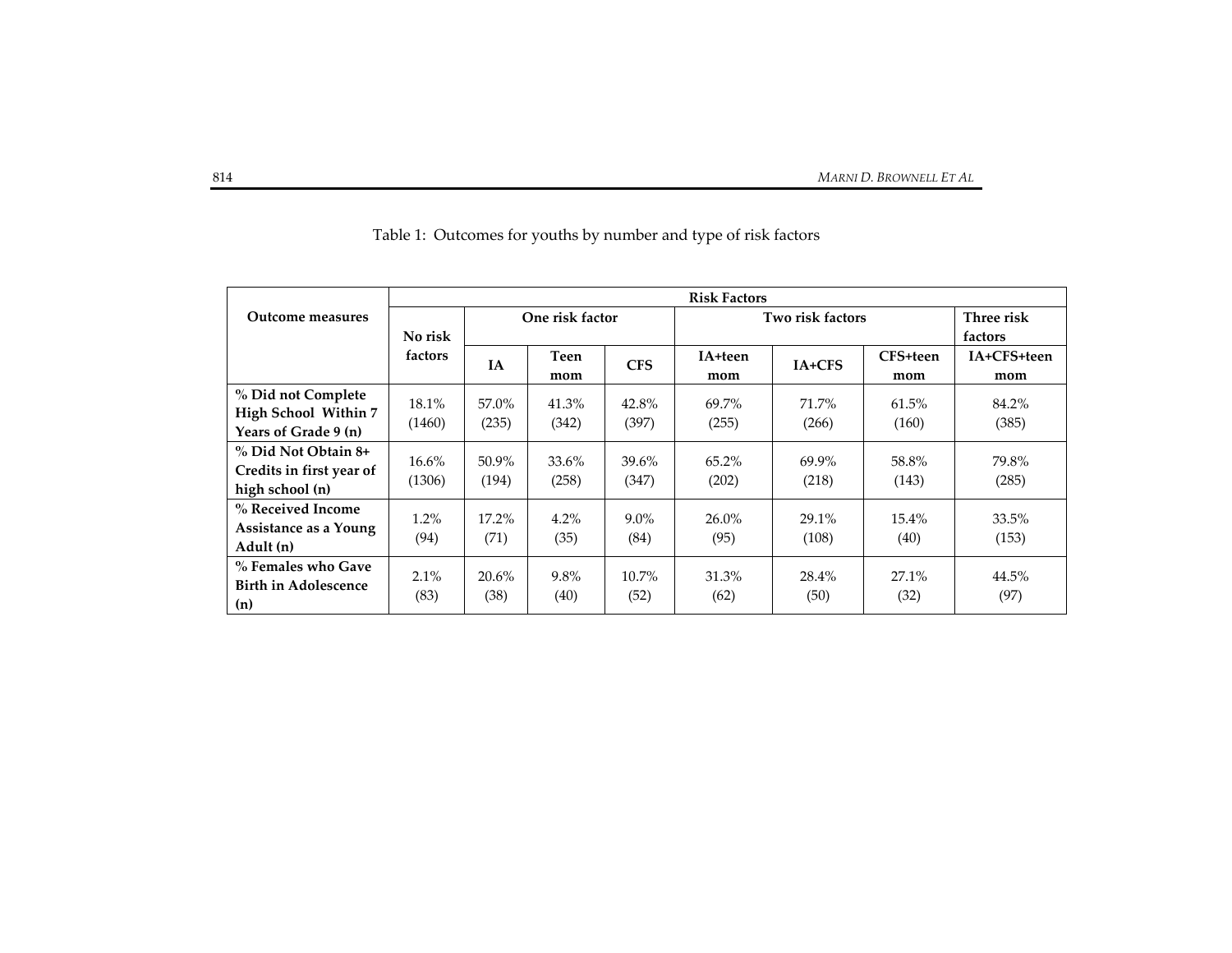|                            |                              |         | <b>Risk Factors</b> |              |              |                  |                 |               |                |
|----------------------------|------------------------------|---------|---------------------|--------------|--------------|------------------|-----------------|---------------|----------------|
| Outcome measures           |                              | Max. R- | One risk factor     |              |              | Two risk factors | Three risk fac- |               |                |
|                            | Square<br>Model <sup>*</sup> |         |                     |              |              |                  | tors            |               |                |
|                            |                              |         | <b>IA</b>           | Teen         | <b>CFS</b>   | IA+teen          | IA+CFS          | CFS+teen      | $IA+CFS+$      |
|                            |                              |         |                     | mom          |              | mom              |                 | mom           | teen mom       |
| Did Not Complete           |                              | 0.229   | 6.02                | 3.19         | 3.39         | 10.47            | 11.49           | 7.26          | 24.25          |
| <b>High School Within</b>  | $\mathbf{1}$                 |         | (4.91, 7.38)        | (2.75, 3.71) | (2.94, 3.91) | (8.28, 13.11)    | (9.10, 14.50)   | (5.62, 9.38)  | (18.74, 31.39) |
| <b>7 Years of Entering</b> |                              |         |                     |              |              |                  |                 |               |                |
| Grade 9                    |                              | 0.348   | 3.95                | 2.47         | 3.05         | 5.41             | 6.23            | 5.06          | 11.05          |
|                            | $\overline{2}$               |         | (3.16, 4.95)        | (2.09, 2.92) | (2.62, 3.56) | (4.16, 7.03)     | (4.81, 8.06)    | (3.83, 6.70)  | (8.28, 14.74)  |
|                            |                              |         |                     |              |              |                  |                 |               |                |
| Did Not Obtain 8+          |                              | 0.200   | 5.23                | 2.55         | 3.30         | 9.43             | 11.69           | 7.21          | 19.95          |
| <b>Credits after first</b> | $\mathbf{1}$                 |         | (4.24, 6.45)        | (2.17, 3.00) | (2.85, 3.83) | (7.41, 12.0)     | (9.11, 14.99)   | (5.55, 9.37)  | (15.30, 26.00) |
| Year of Grade 9            |                              |         |                     |              |              |                  |                 |               |                |
|                            |                              | 0.276   | 3.24                | 1.99         | 2.94         | 5.08             | 6.55            | 4.83          | 9.10           |
|                            | $\overline{2}$               |         | (2.58, 4.06)        | (1.67, 2.37) | (2.51, 3.44) | (3.89, 6.64)     | (5.01, 8.56)    | (3.64, 6.41)  | (6.80, 12.17)  |
|                            |                              |         |                     |              |              |                  |                 |               |                |
| <b>Received Income</b>     |                              | 0.285   | 17.69               | 3.75         | 8.46         | 29.8             | 34.9            | 15.4          | 42.8           |
| Assistance as a            | $\mathbf{1}$                 |         | (12.8, 24.5)        | (2.53, 5.57) | (6.25, 11.5) | (21.9, 40.6)     | (25.8, 47.2)    | (10.4, 22.9)  | (32.3, 56.7)   |
| Young Adult                |                              |         |                     |              |              |                  |                 |               |                |
|                            |                              | 0.393   | 10.21               | 2.50         | 5.86         | 12.02            | 14.07           | 7.65          | 13.68          |
|                            | 2                            |         | (7.09, 14.70)       | (1.65, 3.79) | (4.25, 8.07) | (8.34, 17.32)    | (9.90, 20.0)    | (4.88, 11.99) | (9.62, 19.46)  |
|                            |                              |         |                     |              |              |                  |                 |               |                |

Table 2: Odds Ratios for Models 1 (Risk factor variable only) and <sup>2</sup> (+ additional predictors), by type and number of risk factors, compared to no risk factors.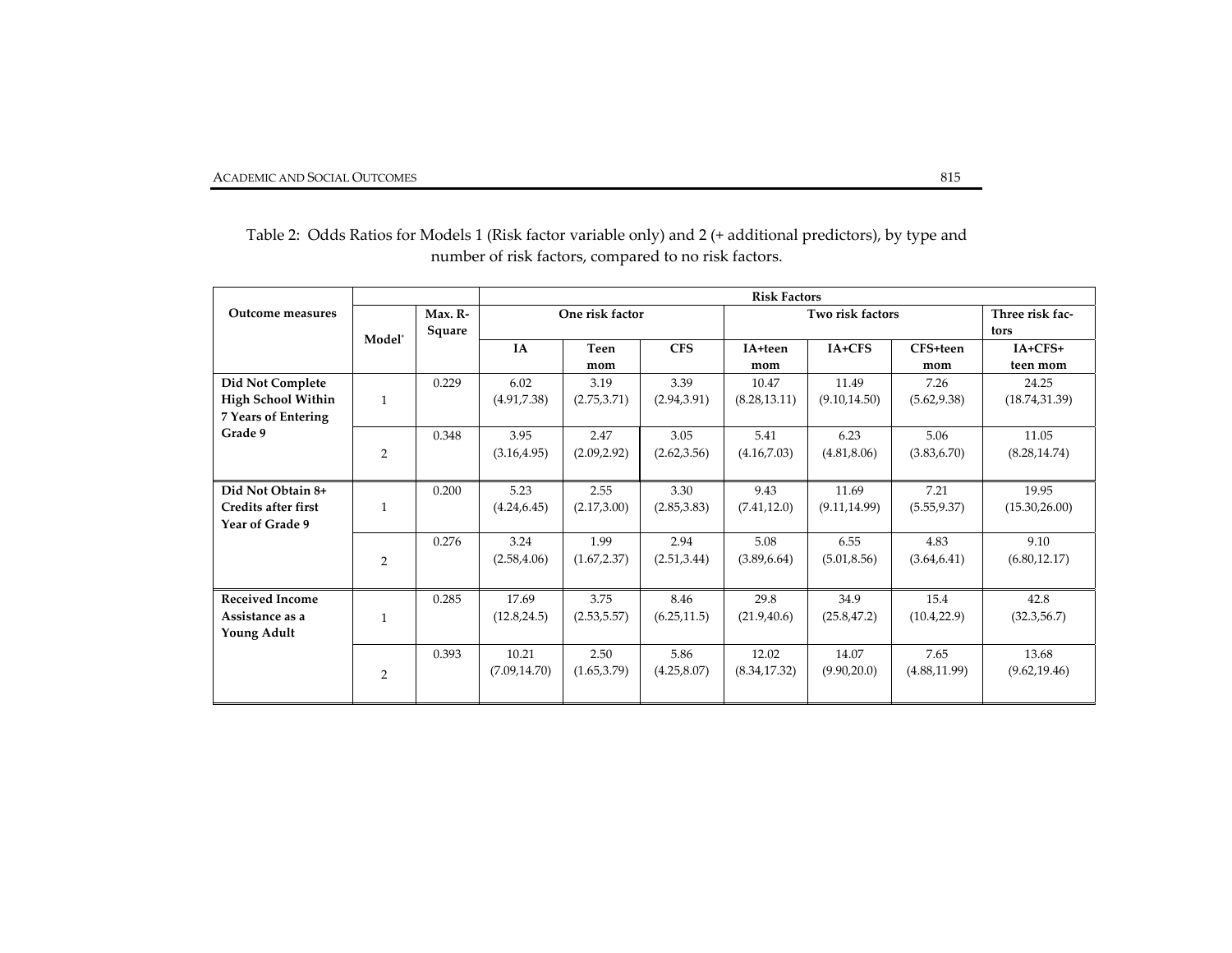| Became a Teen | 0.267 | 12.0                  | 5.00                 | 5.51                 | 21.0                  | 18.3                  | 17.1                   | 36.9                   |
|---------------|-------|-----------------------|----------------------|----------------------|-----------------------|-----------------------|------------------------|------------------------|
| Mother        |       | (7.90, 18.2)          | (3.38, 7.41)         | (3.84, 7.90)         | (14.5, 30.4)          | (12.3, 27.1)          | (10.8, 27.2)           | (26.2, 52.1)           |
|               |       |                       |                      |                      |                       |                       |                        |                        |
|               | 0.314 | 6.87<br>(4.38, 10.77) | 3.55<br>(2.36, 5.36) | 4.94<br>(3.41, 7.15) | 8.53<br>(5.57, 13.07) | 7.93<br>(5.11, 12.30) | 11.15<br>(6.79, 18.31) | 13.01<br>(8.58, 19.73) |

\* Model 1 included only the children at risk variable (the <sup>8</sup> risk marker categories with "no risk" as the reference category). Model <sup>2</sup> in‐ cluded children at risk, as well as the following additional predictors: age at Grade 9, presence of intellectual disability or emotional beha‐ vioural disorder , number of children in family, area‐level SES at age <sup>14</sup> years, area‐level percen<sup>t</sup> Aboriginal residents, mother not married at child's birth, and sex.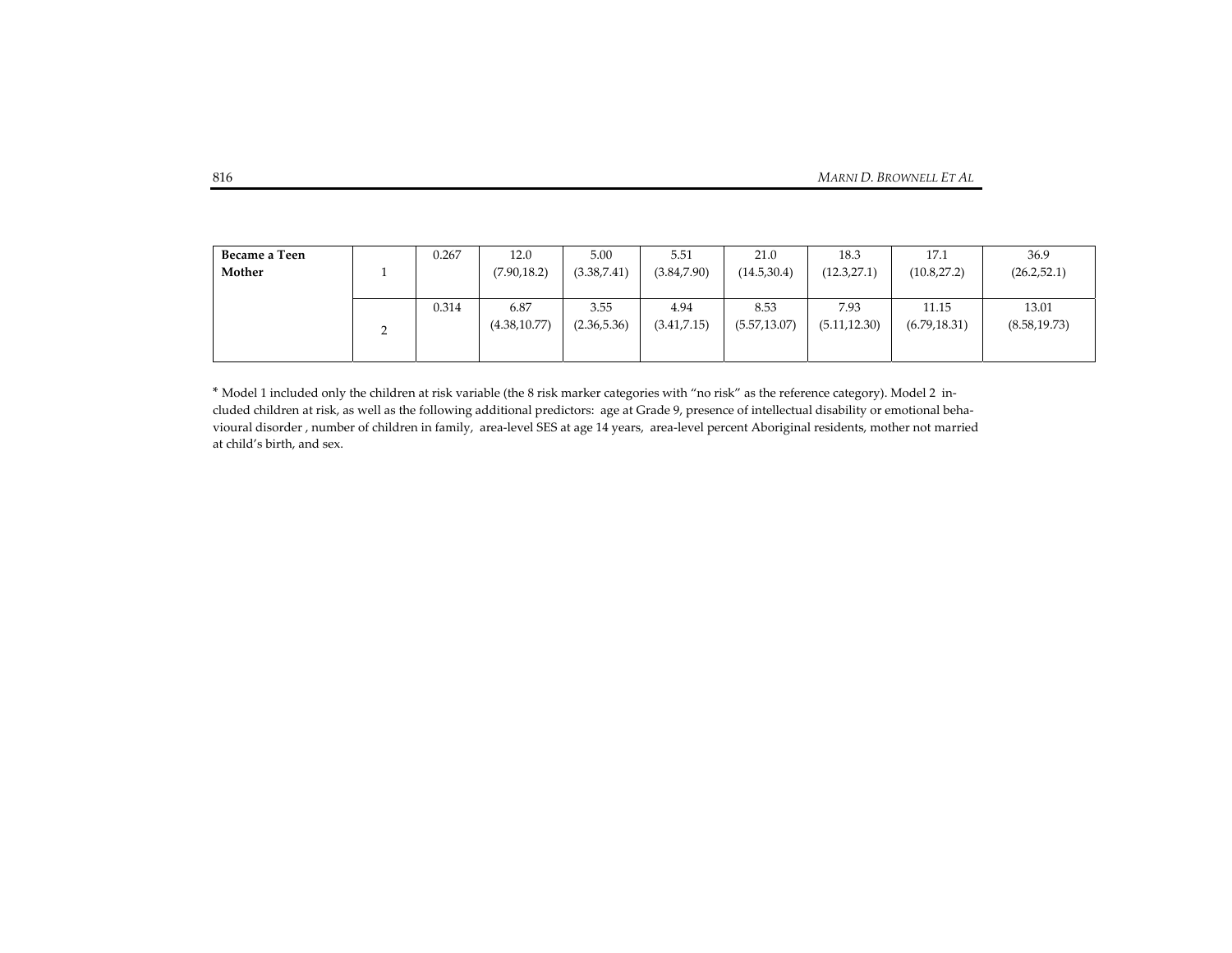max-rescaled  $R<sup>2</sup>$  for each of the models for each of the outcomes. The difference in the max-rescaled  $R<sup>2</sup>$  between Model 1 and Model 2 for each outcome indicates that the predictive power of the model was increased by the additional predictor variables, particularly for the outcomes of failure to complete high school and received income assistance as a young adult.

Table 2 also provides the odds ratios for the different levels of the risk factors for each of the outcome measures, and Figures 2 to 5 illustrate the differences for each of the four outcomes for youths with any of the risk factors or combinations of the risk factors compared to youths without the risk markers. We give odds ratios for both Models 1 and 2 in the table, but in the figures only odds ratios for Model 2, which adjusted for additional predictors, are shown. The presence of any of the risk fac‐ tors greatly increased the odds of failing to complete high school, and the greater the number of risk factors, the greater the increase in the odds of not completing high school. For example, for students with a teen mom, the odds of not completing high school were 3.2 times higher than the odds of a student with no risk factors not completing (row 1, column 5 of Table 2). For students with a teen mom and receiving income assistance, the odds of not completing high school were 10.5 times higher than the odds for a student with none of the risk factors. For students with all three risk factors, the odds of not completing high school within seven years of entering grade 9 were 24.2 times higher than the odds for students with no risk factors. When we controlled for variables like stu‐ dent's age, sex, and presence of a disability (Model 2, row 2, and Figure 2), the odds of not completing high school decreased compared with the models without these variables; however, the odds of not completing high school were still significantly higher for the students with any of the risk factors, compared with those with none of the risk factors (e.g., all three risk factors, OR = 11.05, 95% confidence intervals 8.28, 14.74, Table 2 and Figure 2).

We found statistically significant differences for all outcomes when comparing the odds for youths with any combination of the risk factors to youths with none of the risk factors, even when additional predictors of poor outcomes were adjusted in the models. That is, the odds of not obtaining eight or more credits by the end of the first year in grade 9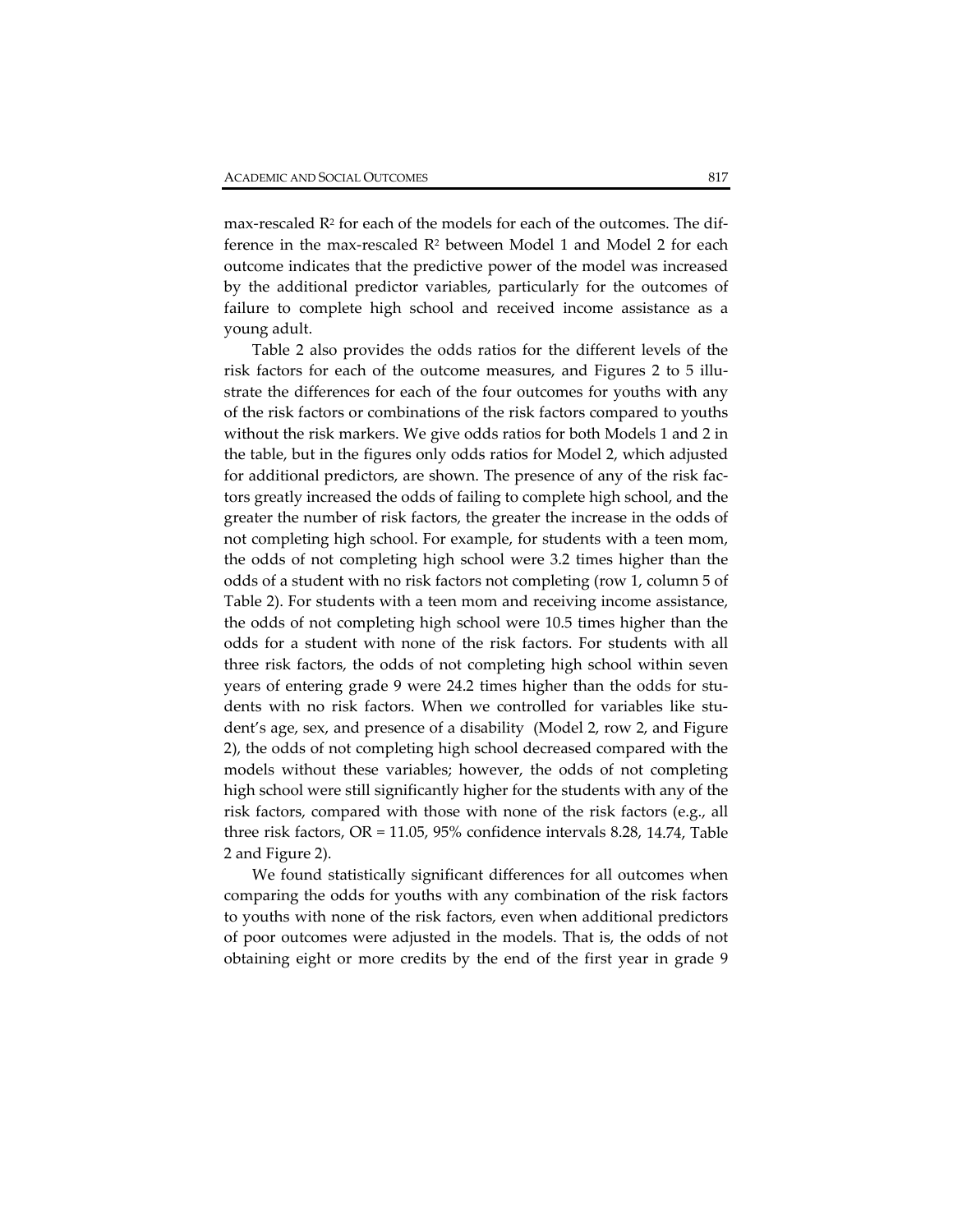were increased for youths with the risk factors, and greater increases were found for multiple risk factors (Table 2, Figure 3). Likewise, the odds of receiving income assistance as a young adult, or becoming an adolescent mother, were significantly increased for youths with the risk factors, and multiple risk factors resulted in greater odds of income assistance receipt or adolescent parenthood (Table 2, Figures 4 and 5).



Figure 2: Odds Ratios for Not Completing High School, by Risk Marker Categories Compared to No Risk Markers, Adjusting for Other Important Predictors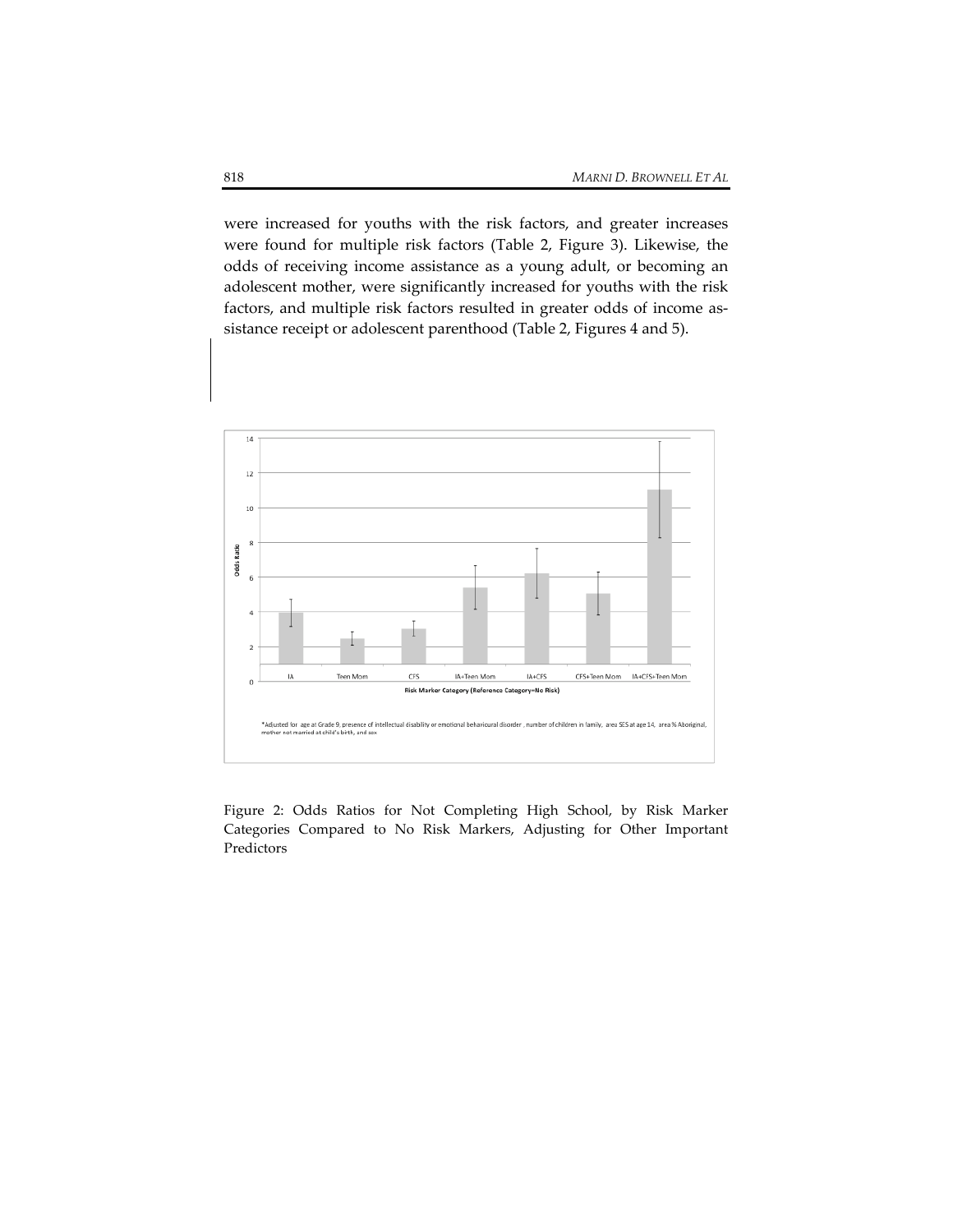

Figure 3: Odds Ratios for Not Obtaining 8 or More Credits in First Year Grade 9, by Risk Marker Categories Compared to No Risk Markers, Adjusting for Other Important Predictors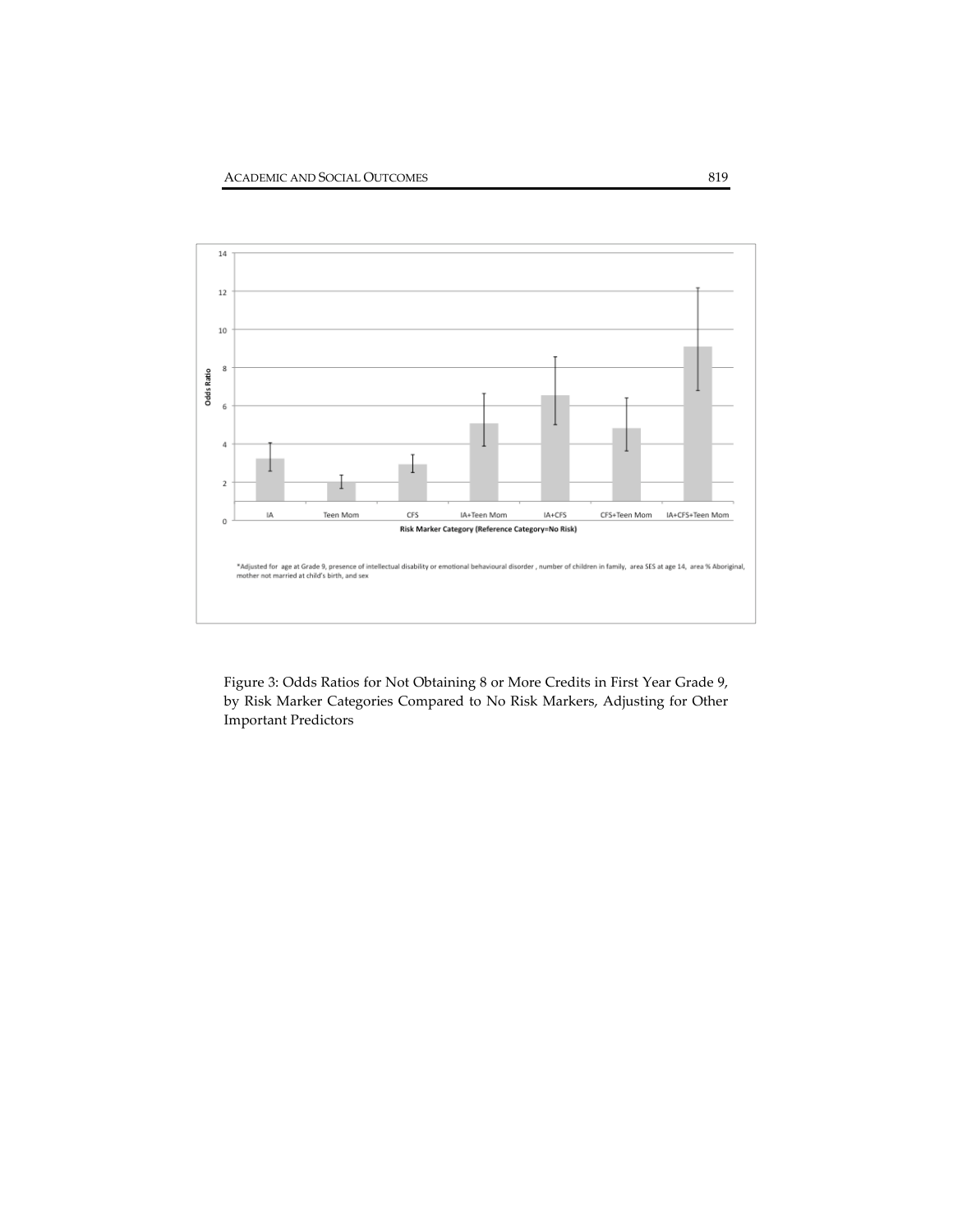

Figure 4: Odds Ratios for Receiving Income Assistance as a Young Adult, by Risk Marker Categories Compared to No Risk Markers, Adjusting for Other Important Predictors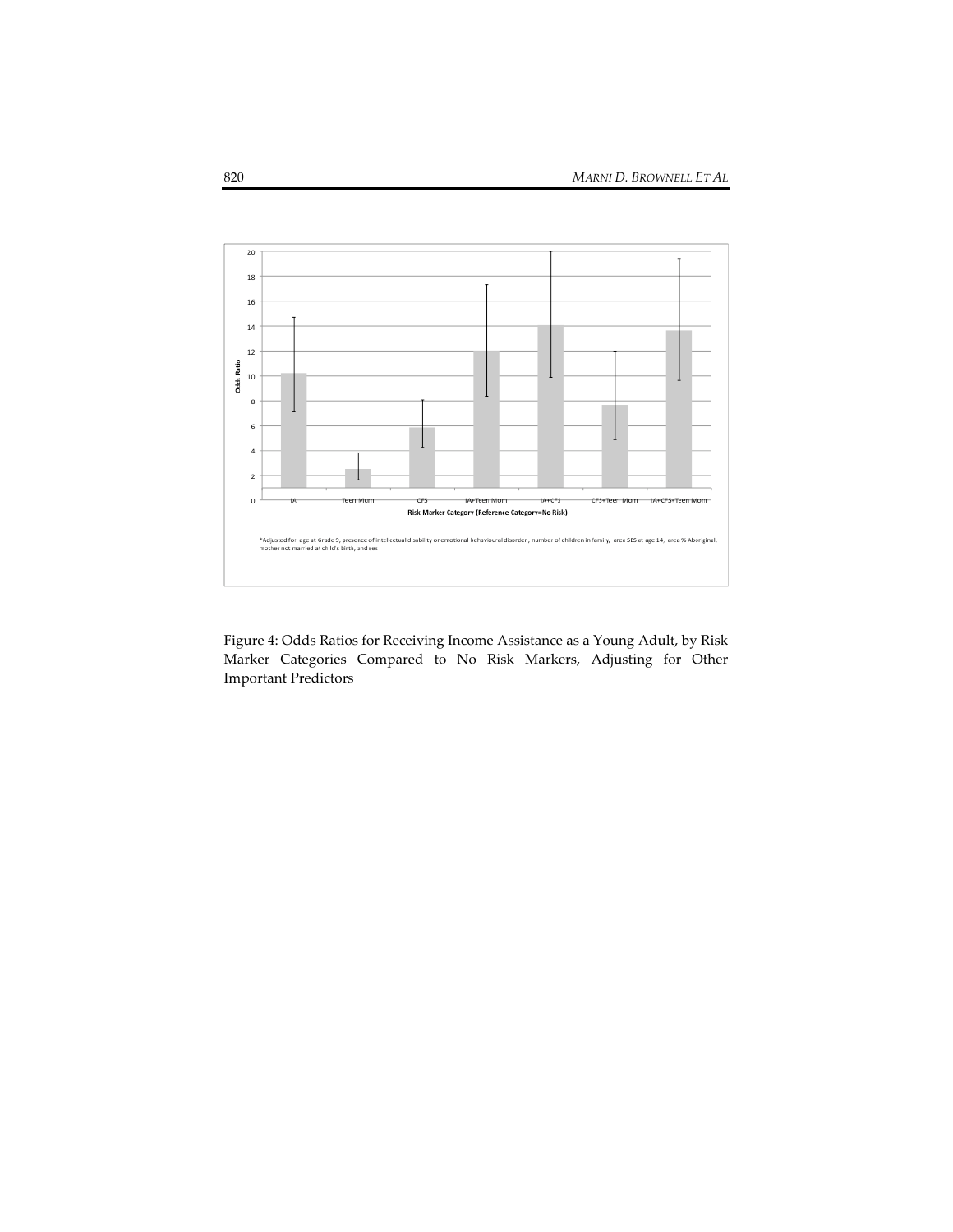

Figure 5: Odds Ratios for Female Becoming Teen Mother, by Risk Marker Categories Compared to No Risk Markers, Adjusting for Other Important Predictors

# DISCUSSION

Our results demonstrate that youths with any of the three risk factors on which we focused are at high risk for school failure and subsequent challenges in young adulthood. Each separate risk factor we studied had a significant relationship with the outcomes examined. Youths who have been involved with child welfare, whose families have received income assistance, or whose mothers were teens at the birth of their first child, all were less likely to complete high school compared with youths with‐ out these risk factors. We observed this poorer performance as early as grade 9, with youths with any of the risk factors significantly less likely to obtain the required number of credits in their important first year of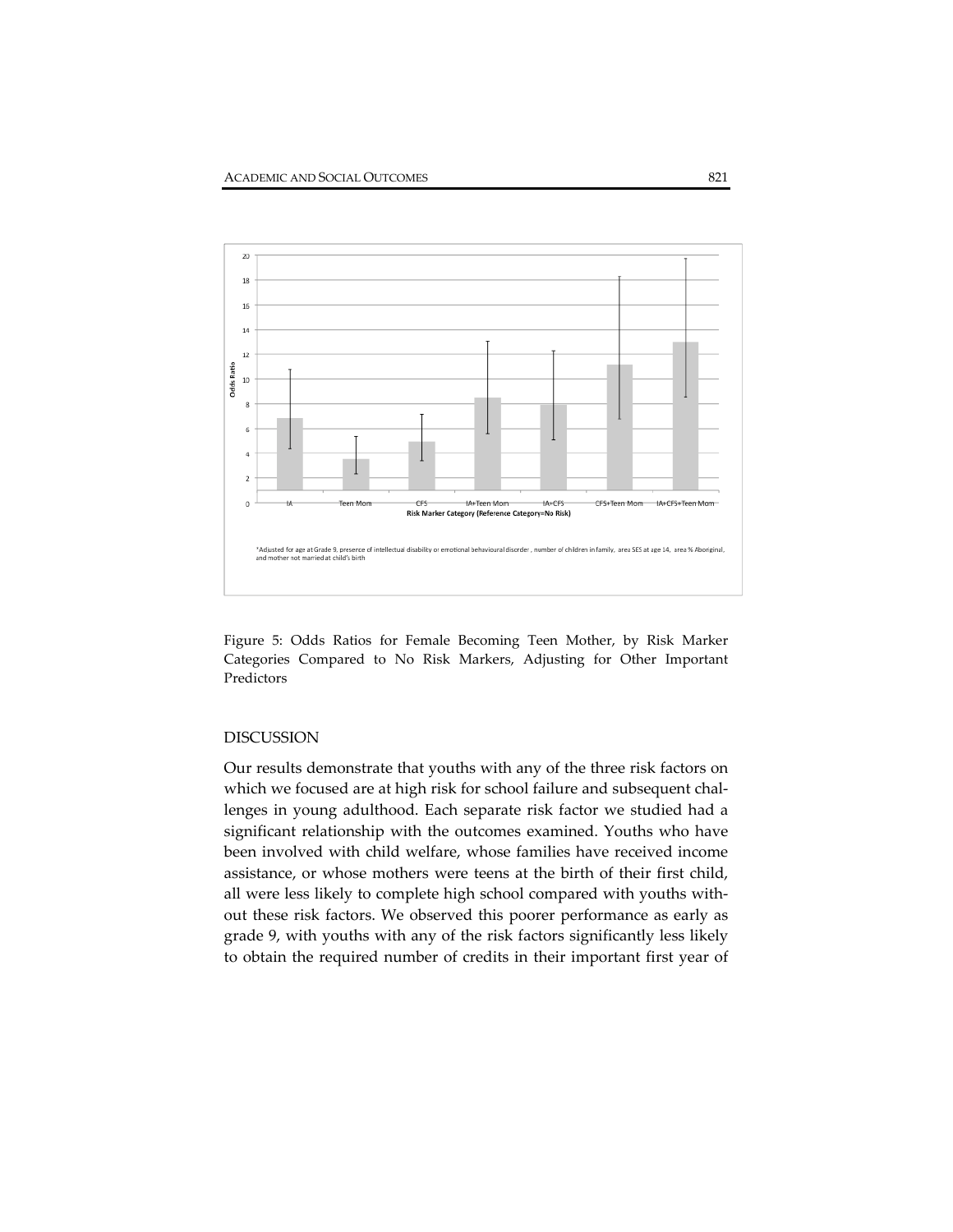high school. Not surprisingly, given the poorer high school completion rates for youths with these risk factors, as young adults they were more likely to receive income assistance themselves, and the females were more likely to become teen mothers, continuing the cycle of risk for their own children. These significantly poorer outcomes persisted for youths with risks, even when we controlled for other predictors of poor outcomes.

We know that not all children have the same abilities, and not all children are going to excel in school. What our results suggest, though, is that for many children, factors beyond individual ability prevent them from maximizing their educational (and developmental) potential. Other research has demonstrated that family background plays a more import‐ ant role in determining educational outcomes than does early ability, and the importance of family background in contributing to educational success has increased over time (Machin & Vignoles, 2004). The Manito‐ ba Department of Education (Manitoba Education, Training, & Youth, 2002) recognizes that it is "vitally important to focus attention on those who are not succeeding" (p. i). We have demonstrated that for children and youths with the three risk markers examined in the present study, the risks of not succeeding are very high.

Our results also suggest that the *type* of risk has an influence on out‐ comes. Youths in families receiving income assistance, which is a measure of poverty, appeared to be at a particular disadvantage, when com‐ pared with youths with either of the other two risk factors. This differ‐ ence was particularly evident for high school completion and receipt of income assistance as a young adult. Previous research has also high‐ lighted poverty as a particularly insidious risk factor for poor education‐ al and social outcomes (Arnold & Doctoroff, 2003; Bartholomae, Fox, & McKenry, 2004; Duncan et al., 1998; Farthing, 2010; Furstenberg, 2003; Harper, Marcus, & Moore, 2003).

Although type of risk factor has an impact on outcomes, the number of risk factors is even more important. Confirming the cumulative risk hypothesis, we found that the more risk factors these teenagers had, the greater was their likelihood of poor academic and social outcomes. In‐ deed, youths with all three risk factors had over 11 times the odds of not completing high school compared with youths with no risk factors, and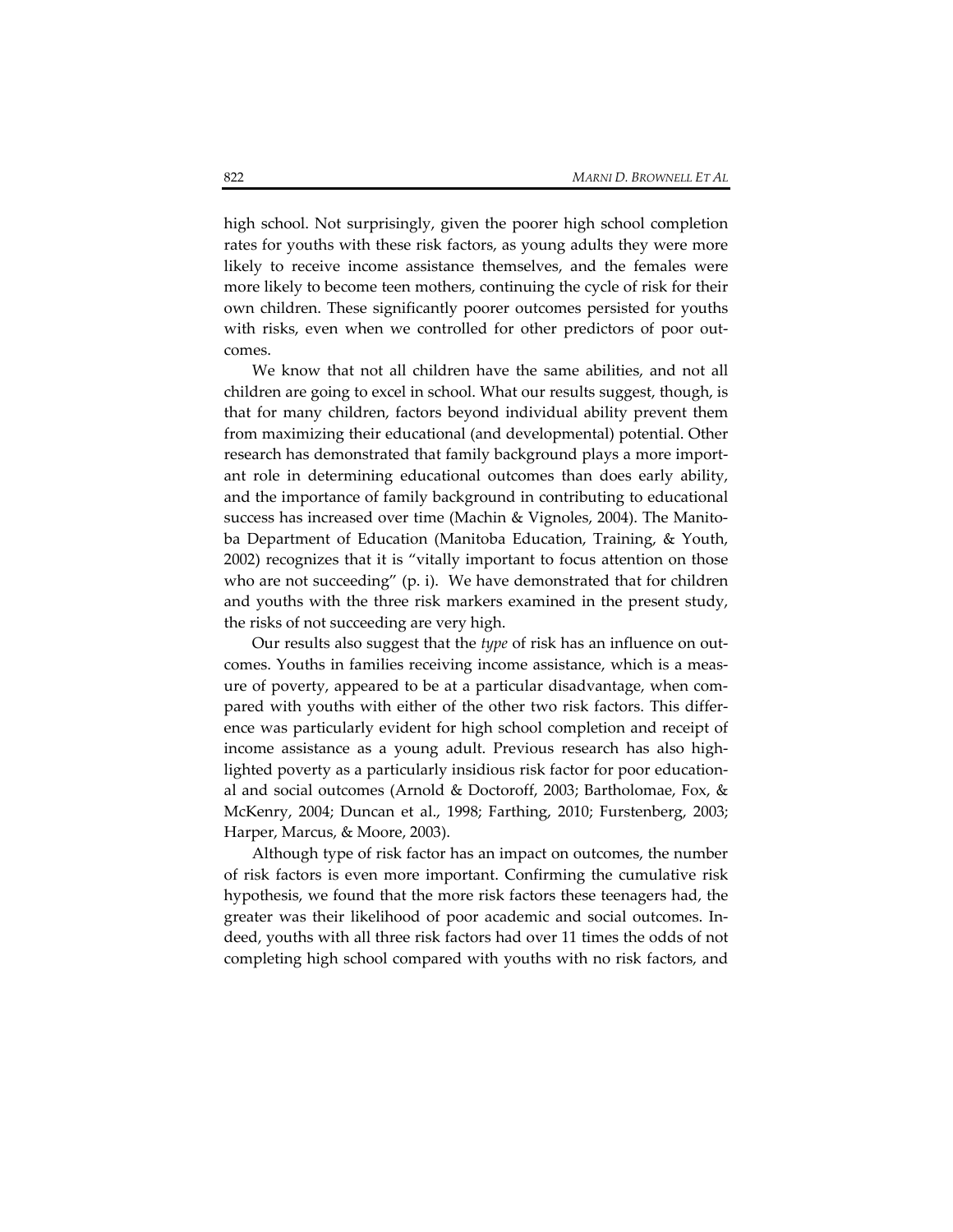$\overline{a}$ 

over nine times the odds of not obtaining the required number of credits in grade 9. Young adults with all three of our risk factors had 14 times the odds of ending up on income assistance themselves and, for females, 13 times the odds of giving birth during adolescence, even after control‐ ling for additional predictors of these outcomes. Although cumulative risk is clearly detrimental, even just one of these risk factors puts youths at a disadvantage compared with their peers without these risk factors. Fewer youths experience multiple risk factors compared to a single one of the risk markers we examined. Importantly, over one‐third of children in Manitoba experience at least one of these risk factors.2

As has been demonstrated in other jurisdictions, particularly the United Kingdom (Machin & Vignoles, 2004; Farthing, 2010; Green & Hulme, 2005; Harper et al., 2003) and the United States (Bartholomae et al., 2004; Duncan et al., 1998; Musick & Mare, 2004; Nam, 2004), our find‐ ings suggest an intractable cycle of risk and disadvantage for youths at risk. The youths in our study who experienced poverty, adolescent par‐ enting, and/or involvement with child welfare were much less likely to complete high school, factors that will affect their future income and employment opportunities as adults (Ferrer & Riddell, 2002; Ishikawa & Ryan, 2002; Rumberger & Lamb, 2003). Indeed, 84 per cent of youths in our study with all three risk factors failed to complete high school. Even for those with a single risk factor, the failure rate ranged from 41 to 57 per cent. It is widely acknowledged that youths who do not complete high school have greater difficulty transitioning from school to produc‐ tive activities in adulthood, including further education, training, and employment (Rumberger & Lamb, 2003). With the restricted employment opportunities that those without high school and further education face, the cycles of lower educational attainment and poverty are more likely to continue into subsequent generations (Machin & Vignoles, 2004).

Beyond the high school period, fully one-third of the youths who had experienced all three risk factors in our study received income as-

<sup>2</sup> Our analysis above found that 31 per cent of the children from the 1984 and 1985 birth cohorts had at least one of the three risk factors. Examination of more recent birth cohorts (1995-1999) suggests that 37 to 38 per cent of Manitoba children fall into at least one of these risk categories.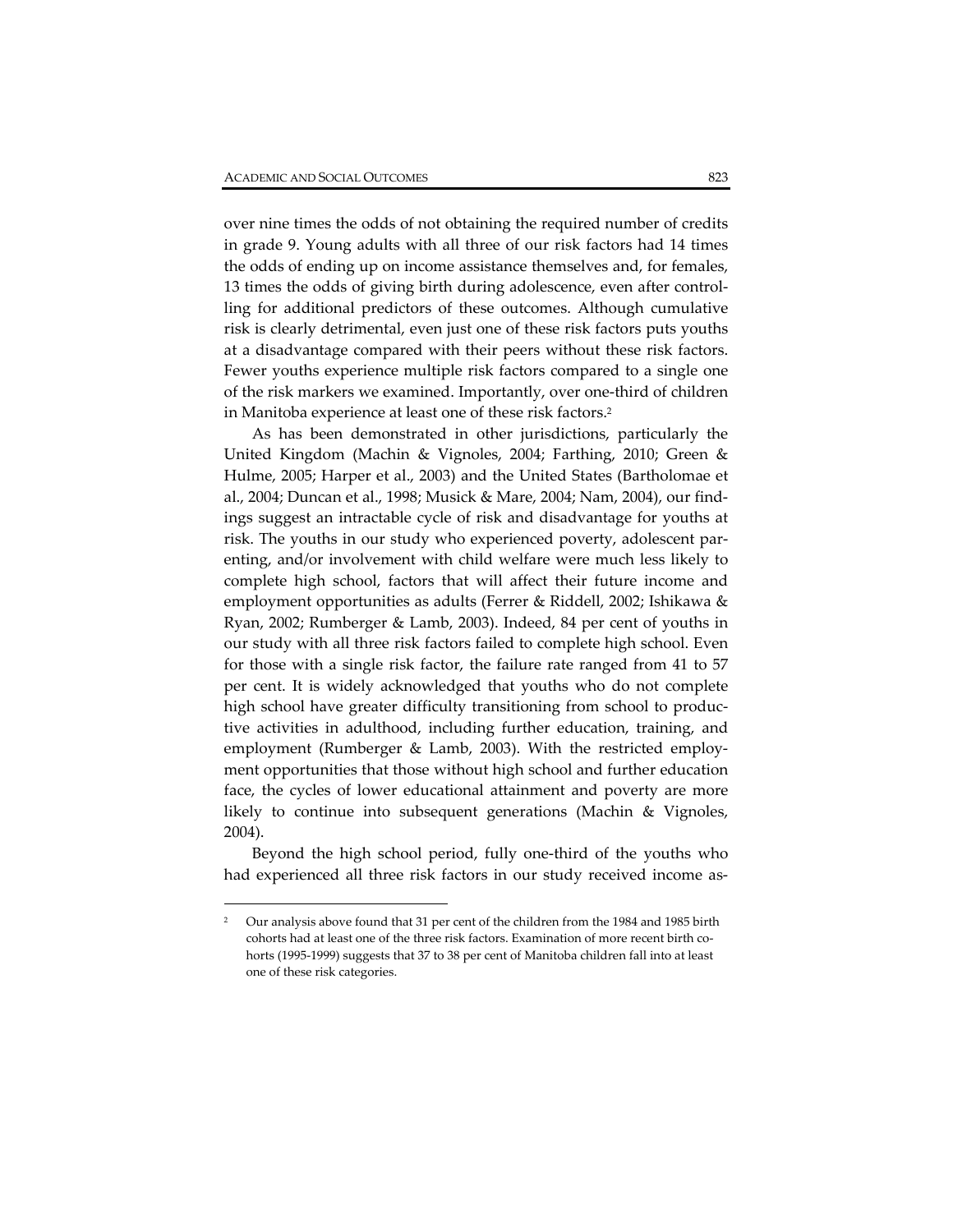sistance as young adults, a finding in line with research from the United States (Corcoran, 1995; Nam, 2004). Additionally, over 44 per cent of the female youths who had experienced all three risk factors became parents in their teen years, also perpetuating the intergenerational cycle of dis‐ advantage (Breheny & Stephens, 2008; Jutte et al., 2010). The literature suggests that the cycle of disadvantage is the result of broader social structural factors, as opposed to individual choices and deviant family functioning (Breheny & Stephens, 2008; Harper et al., 2003).

Our findings raise a troubling concern regarding the lost potential of youths with risk factors, which affects not only these youths themselves but the future prosperity of the societies in which they live. Not only will these youths themselves be more likely to suffer from personal financial difficulties, but society will suffer because of a loss of potential skilled labour and the associated tax revenue, as well as the social costs, such as unemployment and social assistance, that are associated with low levels of education (Heckman, 2006).

#### *Implications*

What can be done to improve outcomes for children faced by social and economic disadvantage? A large research literature has focused on inter‐ ventions designed to improve outcomes for high risk children, particularly interventions in early childhood. Programs such as (a) the Perry Preschool Program (Schweinhart, Barnes, & Weikart, 1993; Schweinhart, Montie, Xiang, Barnett, Belfield, & Nores, 2005), (b) the Carolina Abecedarian Program (Campbell, Ramey, Pungello, Sparling, & Miller‐ Johnson, 2002; Ramey & Campbell, 1984), and (c) the Chicago Child‐ Parent Center program (Reynolds, Ou, & Topitzes, 2004; Reynolds, Temple, Robertson, & Mann, 2002) have demonstrated that intensive preschool programming with disadvantaged children can have long‐ term positive outcomes. These include (a) increased high school comple‐ tion and college attendance, (b) decreased teen pregnancies, (c) de‐ creased involvement with the criminal justice system, and (d) increased employment and earnings in adulthood. Recently, Pungello et al. (2010) found that early educational interventions with children exposed to similar risks examined in the current study (teen mothers, family disruption,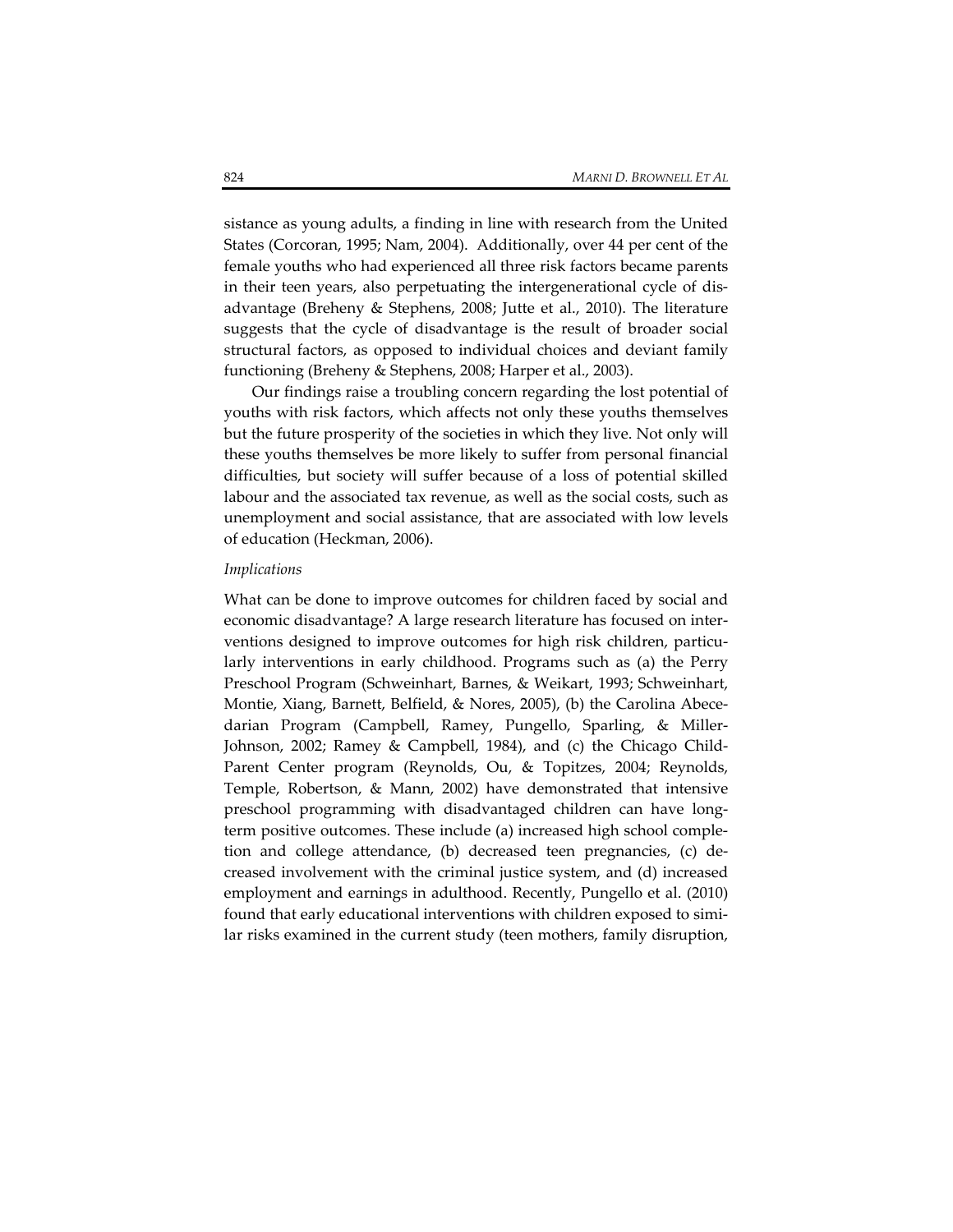poverty) had positive effects on college attendance and obtaining skilled employment in young adulthood.

Although investments in the preschool period may provide the greatest returns in economic benefit‐cost analyses, the gains experienced by children involved in these early interventions are more likely to per‐ sist if investments continue into the school years (Heckman, 2006). Ana‐ lyses of over 60 peer-reviewed studies have shown a strong positive relationship between school funding and student performance (Greenwald, Hedges, & Laine, 1996). Currently in Manitoba, educational funding per child is relatively equal across schools (Association of Manitoba Munici‐ palities, 2001) with some extra funding going to schools that have more students from low income families and students in care of CFS, which would include many of our youths at risk (Manitoba Education, Citizen‐ ship & Youth, 2006). However, this additional funding is not at the level necessary to provide these high‐risk children with what they require to succeed. More research is required to determine what kinds of support children and youths in Manitoba who experience the risk factors examined in the present study are receiving and to evaluate the effectiveness of these supports.

#### *Limitations*

There are limitations to our findings worth considering. First, although our regressions adjusted for several potential confounding factors, other important unmeasured variables associated with our three risk factors could have had an influence on the outcomes examined. For example, parental education level, family social support, and family functioning could have had important impacts on outcomes and should be consid‐ ered in future studies. Second, Manitoba has a relatively high percentage of Aboriginal children, many of whom experience one or more of our three risk factors. In addition, research indicates that Aboriginal youths in Manitoba have lower educational achievement than non‐aboriginal Manitobans (Mendelson 2006a; 2006b). Although we attempted to control for Aboriginal status, this information was available only at the area‐ level through the Canada Census, a fact that may not reflect individual level influences of this variable. The categorized area‐level Aboriginal variable did show that each increase in the per cent of Aboriginal youths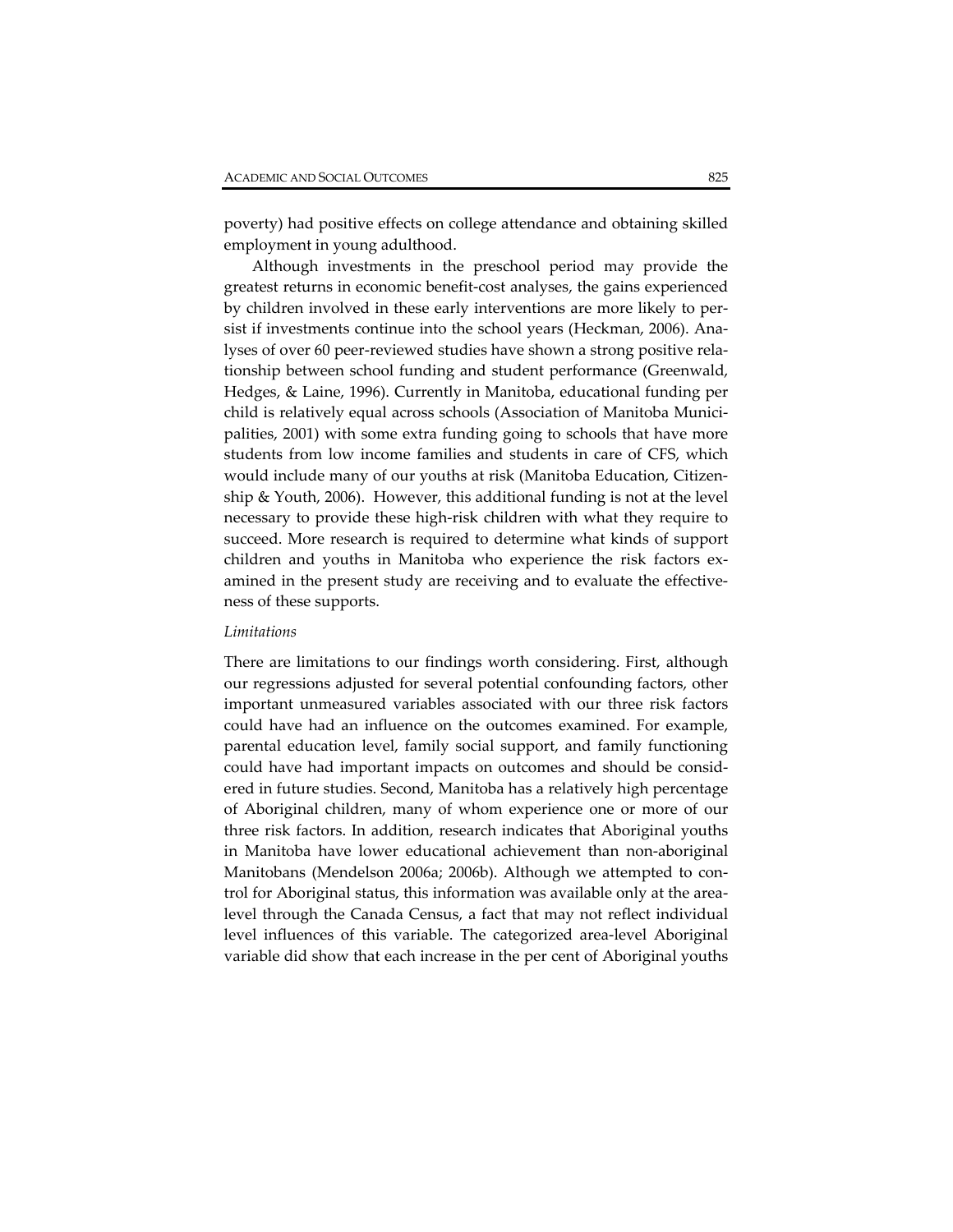was associated with a significant increase in poorer outcomes, suggesting the importance of considering this variable in any analysis of educational outcomes and planning in Manitoba. Future research should endeavour to incorporate individual level information on Aboriginal sta‐ tus. Third, although we controlled for sex in our regression analyses, we made no attempt to examine sex differences in the education outcomes. Findings from the Youth in Transition Survey suggest that sex differenc‐ es in high school completion in Manitoba are not as great as those found in other provinces (Zeman, 2007); however it is possible that sex differ‐ ences for these three groups of high‐risk youths may be greater than for the general population of Manitoba students. Sex differences in out‐ comes among high‐risk youths should be considered in future research. Finally, future research should consider using Structural Equation Mod‐ elling to tease out some of the complex pathways, including the identification of protective factors that contribute to academic and social suc‐ cesses and failures for high‐risk youths.

## SUMMARY AND CONCLUSION

The present study used longitudinal, population‐based data to examine the school performance and social outcomes of high‐risk youths with three risk markers: involvement with child welfare, family receipt of in‐ come assistance, and living in families whose mothers were teens when they first gave birth. We found that poor performance in high school, as measured by failure to complete a full course load in grade 9 and failure to complete high school within seven years of entering grade 9, was much more likely for youths with any of the three risk factors, and performance decreased with each additional risk factor. Youths with the risk factors were also more likely to receive income assistance as young adults, and become teen mothers themselves, and once again, the more risk factors a youth had, the more likely they were to experience these outcomes. Efforts to break the cycle of risk and disadvantage are needed not only to improve the outcomes for individual children and youths in Manitoba, and elsewhere in Canada, but to improve the economic future of the province and country by enhancing the skills and competencies of the next generation's labor force.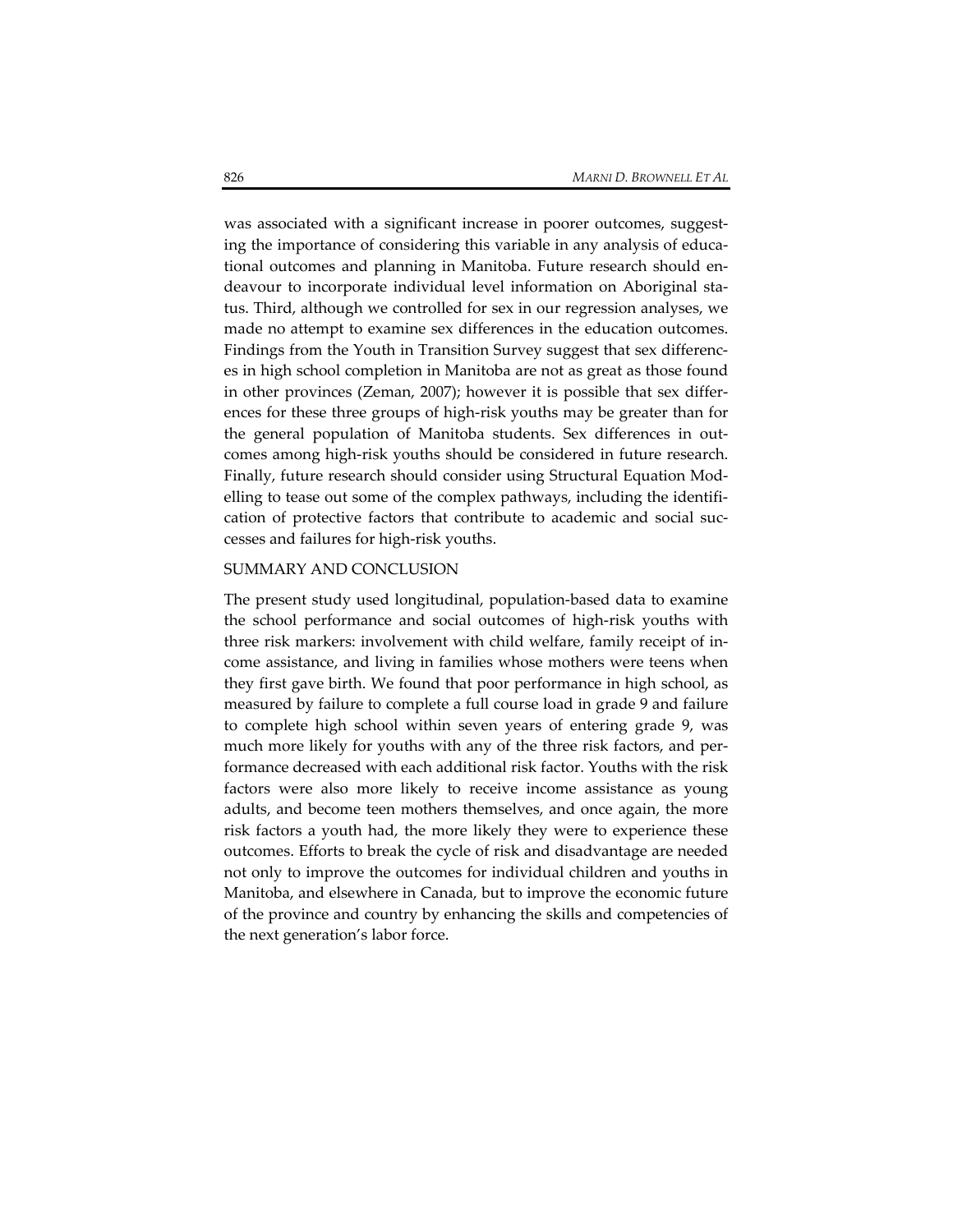## ACKNOWLEDGEMENTS

This research has been funded by the Canadian Population Health Initiative, a program of the Canadian Institute for Health Information, the RBC Financial Group Child Health Award, the Social Sciences and Humanities Research Coun‐ cil, and the Canada Research Chair held by Noralou Roos, funded by the Cana‐ dian Foundation for Innovation. The views expressed herein do not necessarily represent the views of the funders. The authors acknowledge the assistance of Pat Nicol and Charles Burchill for data preparation, and Shannon Lussier for assistance with graphs, tables, and manuscript preparation. We are grateful to many individuals for making this research possible: Heather Hunter, John Van Walleghem, Richard Perrault, Carol Crerar, Jean Britton, Ken Clark, and Shirley McLellan from Manitoba Education, Louis Barre formerly from Manitoba Health, Jan Forster, Harvey Stevens, Linda Burnside, Charlene Paquin, and Joy Cramer from Manitoba Family Services and Consumer Affairs. We are indebted to Systems and Technology Services and Instruction, Curriculum and Assessment, Manitoba Education, the Child and Family Services Information System (CFSIS) and the Social Allowances Management Information Network (SAMIN) at Mani‐ toba Family Services and Consumer Affairs, as well as Health Information Man‐ agement, Manitoba Health, for the provision of data. We acknowledge the Manitoba Centre for Health Policy for use of data contained in the Population Health Research Data Repository under project # 2001‐022 (HIPC#2001/2002‐18). The results and conclusions are those of the authors and no official endorsement by the Manitoba Centre for Health Policy, Manitoba Health, or other data providers is intended or should be inferred.

## REFERENCES

- Appleyard, K., Egeland, B., van Dulmen, M. H. M., & Sroufe, L. A. (2005). When more is not better: The role of cumulative risk in child behavior outcomes. *Journal of Child Psychology and Psychiatry, 46*(3), 235–245.
- Arnold, D. H., & Doctoroff, G. L. (2003).*The early education of socioeconomically disadvantaged children*. *Annual Review of Psychology*, 54, 517–545.
- Association of Manitoba Municipalities. (2001). *Rethinking education funding: Challenges and opportunities.* Winnipeg, MB: The Author*.*
- Axinn, W., Duncan, G., & Thornton, A. (1997). The effects of parents' income, wealth, and attitudes on children's completed schooling and selfesteem. In G. Duncan & J. Brooks‐Gunn (Eds.), *Consequences of growing up poor* (pp. 518‐540). New York: Russell Sage Foundation.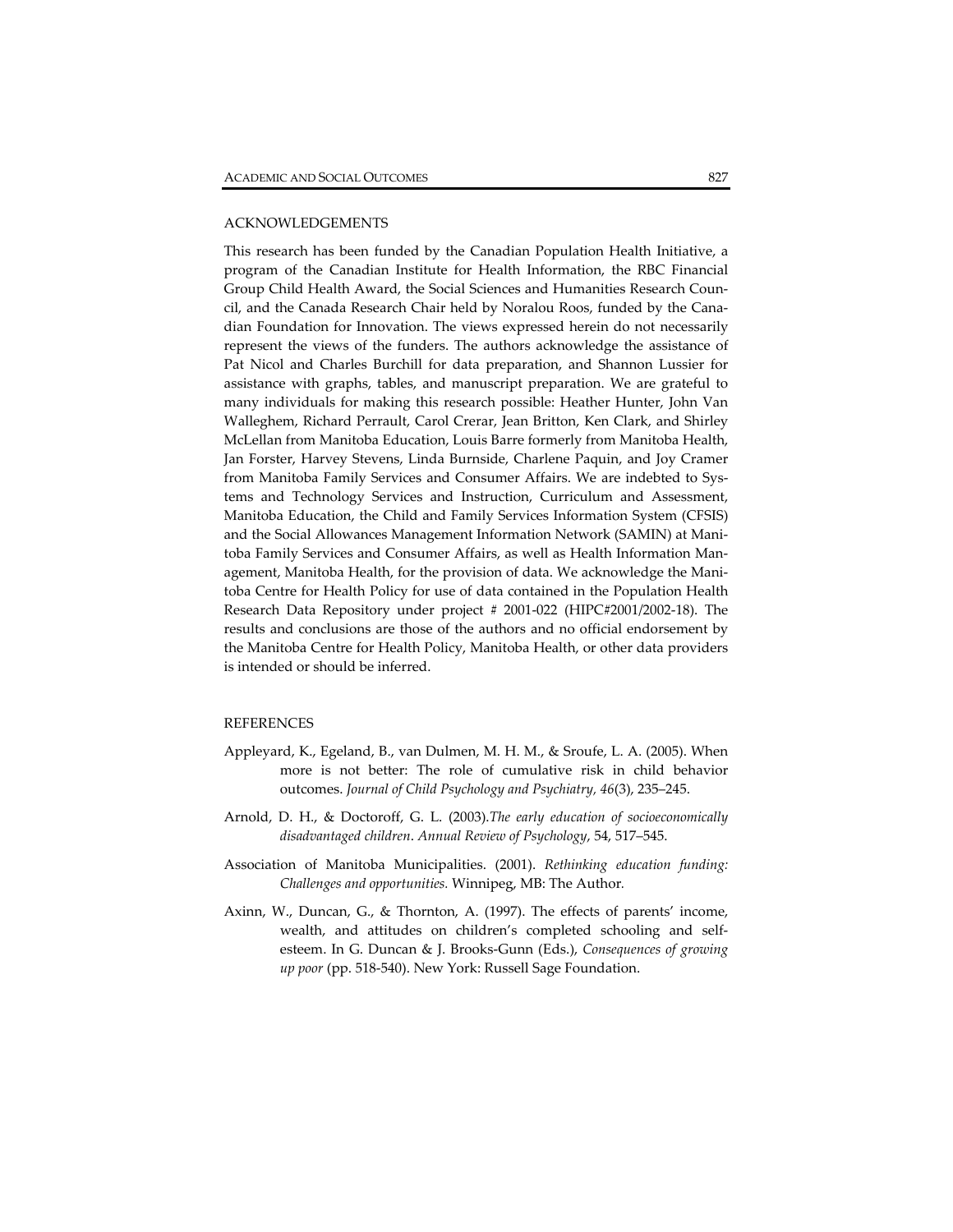- Bartholomae, S., Fox, J. J., & McKenry, P. C. (2004). The legacy of welfare: Economic endowments or cultural characteristics? *Journal of Family Issues*, *25*(6), 783‐810.
- Blome, W. (1997). What happens to foster kids: Educational experiences of a random sample of foster care youth and a matched group of non‐foster care youth. *Child and Adolescent Social Work Journal, 14*(1), 41‐53.
- Breheny, M., & Stephens, C. (2008). 'Breaking the cycle': Constructing intergener‐ ational explanations for disadvantage. *Journal of Health Psychology*, *13*(6), 754‐763.
- Brownell, M., Mayer, T., Martens, P. J., Kozyrskyj, A., Fergusson, P., Bodnarchuk, J., Derksen, S., Friesen, D., & Walld, R. (2002). Using a population‐based health information system to study child health. *Canadian Journal of Public Health*, *93*(Suppl. 2), S9‐S14.
- Brownell, M., Roos, N., Fransoo, R., Guèvremont, A., MacWilliam, L., Derksen, S., Dik, N., Bogdanovic, B., & Sirski, M. (2004). *How do educational outcomes vary with socioeconomic status? Key findings from the Manitoba Child Health Atlas 2004*. Winnipeg, MB: Manitoba Centre for Health Policy. Retrieved October 20, 2010, from http://mchp‐appserv.cpe. umanitoba.ca/reference/ch.atlas.pdf
- Brownell, M. D., Roos, N. P., Fransoo, R., Roos, L. L., Guèvremont, A., MacWilliam, L., Yallop, L., & Levin, B. (2006). Is the class half‐empty? A population‐based perspective on socio‐economic status and educational outcomes. *IRPP Choices (Institute for Research on Public Policy), 12*(5), 1‐ 30. Retrieved October 20, 2010, from http://www.irpp.org/choices/ archive/vol12no5.pdf
- Burchinal, M. R., Roberts, J. E., Hooper, S., & Zeisel, S. A. (2000). Cumulative risk and early cognitive development: A comparison of statistical risk models. *Developmental Psychology*, *36*(6), 793–807.
- Burley, M., & Halpern, M. (2001). *Educational attainment of foster youth: Achievement and graduation outcomes for children in state care* (Document No. 01‐11‐3901). Olympia, WA: Washington State Institute for Public Policy. Retrieved October 20, 2010, from http://www.wsipp.wa. gov/rptfiles/ FCEDReport.pdf
- Bussière, P., Cartwright, F., Knighton, T., & Rogers, T. (2004). *Measuring up: Canadian results of the OECD PISA Study: The performance of Canada's youth in mathematics, reading, science and problem solving: 2003 first*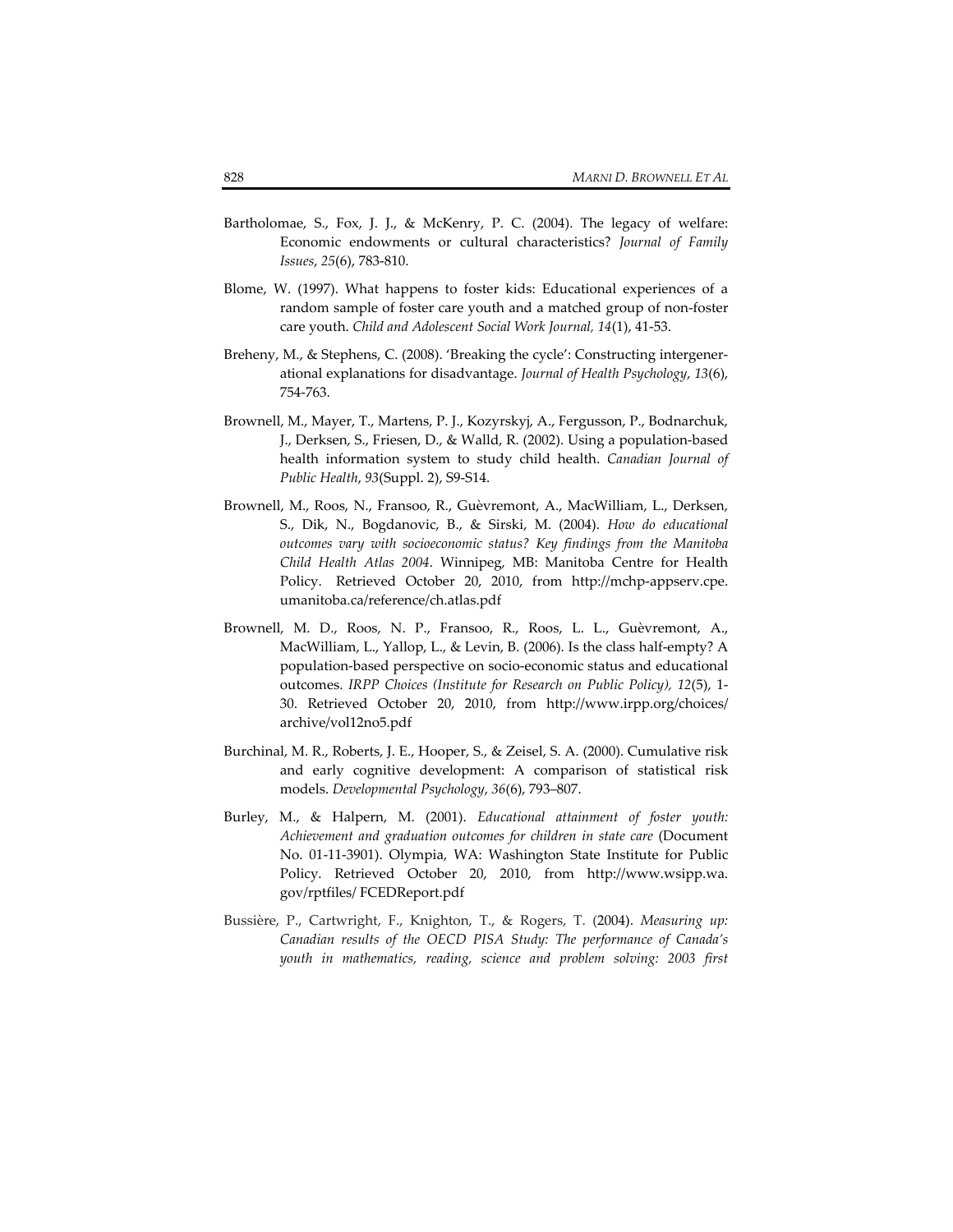*findings for Canadians aged 15* (Catalogue no. 81‐590‐XPE — No. 2). Ottawa, ON: Statistics Canada. Retrieved October 20, 2010, from http://www.statcan.gc.ca/pub/81‐590‐x/81‐590‐x2004001‐eng.pdf

- Campbell, F. A., Ramey, C. T., Pungello, E. P., Sparling, J., & Miller‐Johnson, S. (2002). Early childhood education: Young adult outcomes from the Abecedarian Projects. *Applied Developmental Science*, *6*(1), 42‐57.
- Chase‐Lansdale, P., Coley, R., Lohman, B., & Pittman, L. (2002). *Welfare reform: What about the children? Welfare, children & families: A three‐city study. Policy brief*. Baltimore, MD: John Hopkins University. (ERIC Document Reproduction Service No. ED464169) Retrieved October 20, 2010, from the Educational Resources Information Center (ERIC) Web site: http://www.eric.ed.gov/PDFS/ED464169.pdf
- Corcoran, M. (1995). Rags to rags: Poverty and mobility in the United States. *Annual Review of Sociology*, *21*, 237‐267.
- Costello, E. J., Compton, S. N., Keeler, G., & Angold, A. (2003). Relationships between poverty and psychopathology: A natural experiment. *The Journal of the American Medical Association (JAMA), 290*(15), 2023–2029.
- Deater‐Deckard, K., Dodge, K. A., Bates, J. E., & Pettit, G. S. (1998). Multiple risk factors in the development of externalizing behavior problems: Group and individual differences. *Development and Psychopathology, 10(3)*, 469– 493.
- Duncan, G., & Brooks‐Gunn, J. (1997). Income effects across the life span: Integration and interpretation. In G. Duncan & J. Brooks‐Gunn (Eds.), *Consequences of growing up poor* (pp. 596‐610). New York: Russell Sage Foundation.
- Duncan, G., Yeung, J., Brooks‐Gunn, J., & Smith, J. (1998). How much does poverty affect the life chances of children? *American Sociological Review, 63*(3), 406‐423.
- Fanshel, D., & Shinn, E. (1978). *Children in foster care: A longitudinal investigation*. New York: Columbia University Press.
- Farthing, R. (2010). An affordability crisis in schools? *Public Policy Research*, *16*(4), 240‐245.
- Ferrer, A. M., & Riddell, W. C. (2002). The role of credentials in the Canadian labour market. *Canadian Journal of Economics, 35*(4*)*, 879‐905.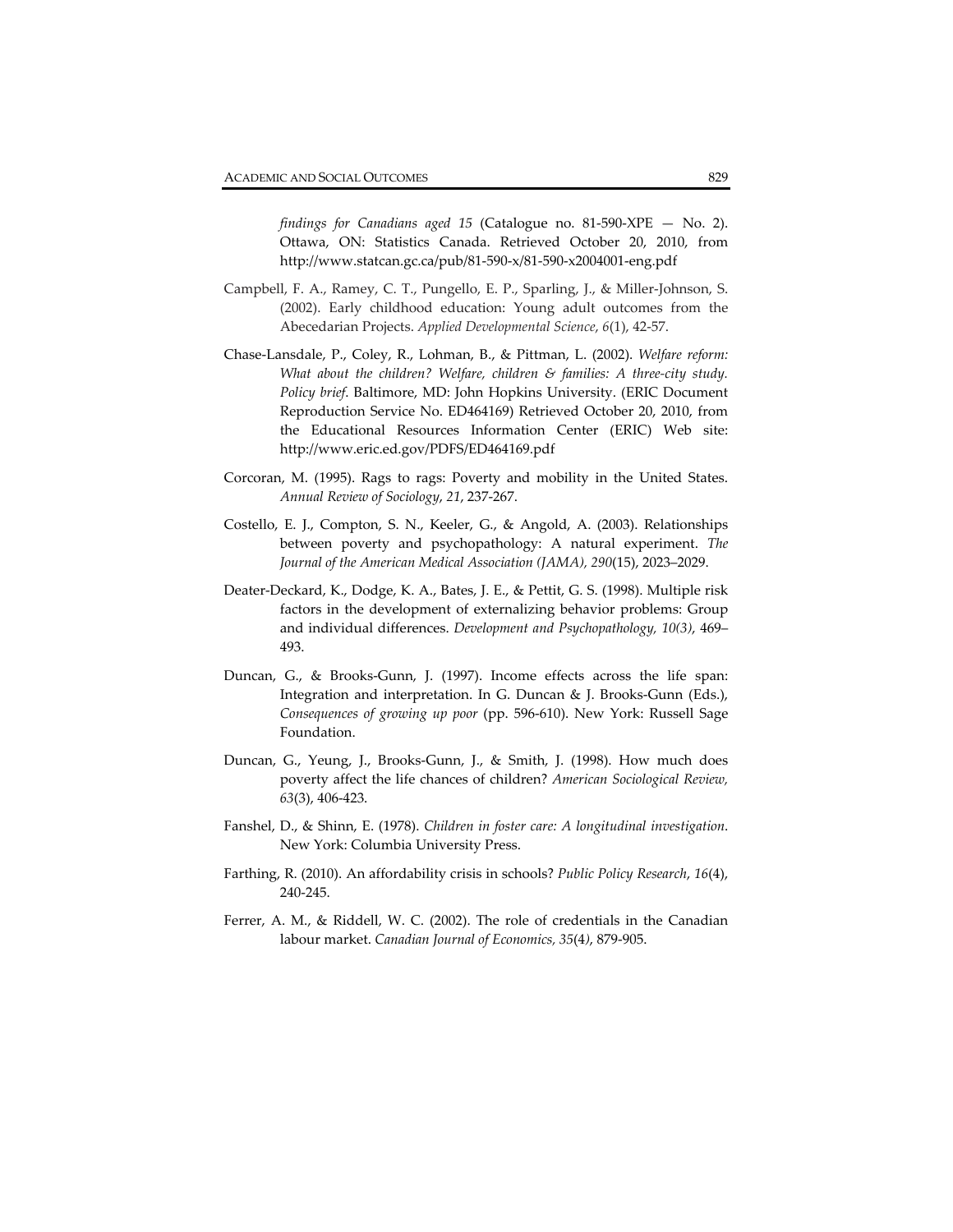- Furstenberg, F. F., Jr. (2003). Teenage childbearing as a public issue and private concern. *Annual Review of Sociology*, *29*, 23‐39.
- Geenen, S., & Powers, L. (2006). Are we ignoring youths with disabilities in foster care? An examination of their school performance. *Social Work, 51*(3), 233‐241.
- Gennetian, L., Duncan, G., Knox, V., Vargas, W., Clark‐Kauffman, E., & London, A. (2004). How welfare policies affect adolescentsʹ school outcomes: A synthesis of evidence from experimental studies*. Journal of Research on Adolescence, 14*(4), 399‐423.
- Goerge, R., Voorhis, J., Grant, S., Casey, R., & Robinson, M. (1992). Special education experiences of foster children: An empirical study. *Child Welfare, 71*(5), 419‐437.
- Green, M., & Hulme, D. (2005). From correlates and characteristics to causes: Thinking about poverty from a chronic poverty perspective. *World Development*, *33*(6), 867‐879.
- Greenwald, R., Hedges, L. V., & Laine, R. D. (1996). Interpreting research on school resources and student achievement: A rejoinder to Hanushek. *Review of Educational Research, 66*(3), 411‐416.
- Guèvremont, A., Roos, N. P., & Brownell, M. (2007). Predictors and consequences of grade retention: Examining data from Manitoba, Canada. *Canadian Journal of School Psychology, 22*(1), 50‐67.
- Gutman, L. M., Sameroff, A. J., & Cole, R. (2003). Academic growth curve trajectories from 1st Grade to 12th Grade: Effects of multiple social risk factors and preschool child factors. *Developmental Psychology, 39*(4), 777– 790.
- Harper, C., Marcus, R., & Moore, K. (2003). Enduring poverty and the conditions of childhood: Lifecourse and intergenerational poverty transmissions. *World Development*, *31*(3), 535‐554.
- Haveman, R., Wolfe, B., & Wilson, K. (1997). Childhood poverty and adolescent schooling and fertility outcomes: Reduced-form and structural estimates. In G. Duncan & J. Brooks‐Gunn (Eds.), *Consequences of growing up poor* (pp. 419‐460). New York: Russell Sage Foundation.
- Heckman, J. J. (2006). Skill formation and the economics of investing in disadvantaged children. *Science, 312*(5782), 1900–1902.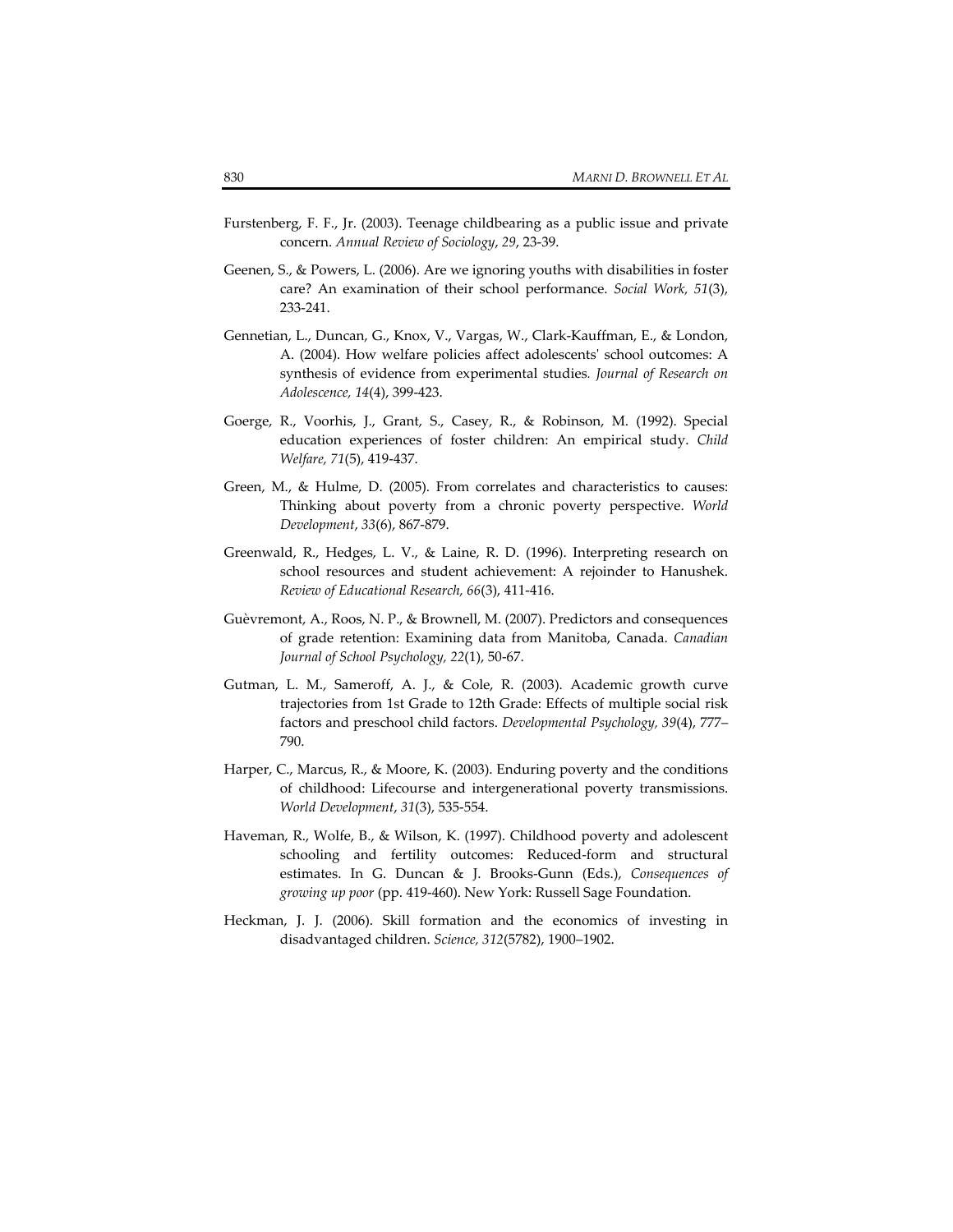- Hoffman, S. D., Foster, E. M., & Furstenberg, F. F., Jr. (1993). Reevaluating the costs of teenage childbearing. *Demography, 30*(1), 1‐13. Retrieved October 26, 2010, from http://www.sjsu.edu/people/iris.jerke/ courses/MUSE/s1/Hoffman\_teenage\_childbearing.pdf
- Ishikawa, M., & Ryan, D. (2002). Schooling, basic skills and economic outcomes. *Economics of Education Review, 21*(3), 231‐243.
- Jaffee, S. R. (2002). Pathways to adversity in young adulthood among early childbearers. *Journal of Family Psychology, 16*(1), 38‐49.
- Jutte, D. P., Roos, N. P., Brownell, M., Briggs, G., MacWilliam, L., & Roos, L. L. (2010). The ripples of adolescent motherhood: Social, educational and medical outcomes for children of teen and prior teen mothers. *Academic Pediatrics, 10*(5), 293‐301.
- King, A. J. C., Warren, W. K., Boyer, J. C., & Chin, P. (2007). *Double Cohort Study. Phase 4 report for the Ontario Ministry of Education*. Retrieved August 16, 2007, from http://www.edu.gov.on.ca/eng/document/reports/phase4/ report4.pdf
- Kortenkamp, K., & Ehrle, J. (2002). The well-being of children involved with the child welfare system: A national overview. Retrieved December 12, 2007, from http://www.urban.org/UploadedPDF/310413\_anf\_b43.pdf
- Levine, J., Emery, C., & Pollack, H. (2007). The well‐being of children born to teen mothers. *Journal of Marriage and Family, 69*(1), 105‐122.
- Lowe, K., Couch, B., & Perrault, R. (2007, Fall). School completion and beyond in Manitoba: MECY's proactive strategies. *M.A.S.S Journal (Manitoba Association of School Superintendents),* 36‐39.
- Machin, S., & Vignoles, A. (2004). Educational inequality: The widening socioeconomic gap. *Fiscal Studies*, *25*(2), 107‐128. Retrieved October 27, 2010, from http://onlinelibrary.wiley.com/doi/10.1111/j.1475‐5890.2004. tb00099.x/pdf
- Manitoba Education, Citizenship and Youth. (2006). *Funding of schools 2006/2007 school year.* Winnipeg, MB: The Author.
- Manitoba Education, Training and Youth. (2002). *Manitoba K‐S4: Education agenda for student success. 2002‐2006.* Retrieved July 31, 2007, from http://www. edu.gov.mb.ca/k12/docs/policy/k‐s4agenda/educationagendaK‐S4\_2002‐ 2006.pdf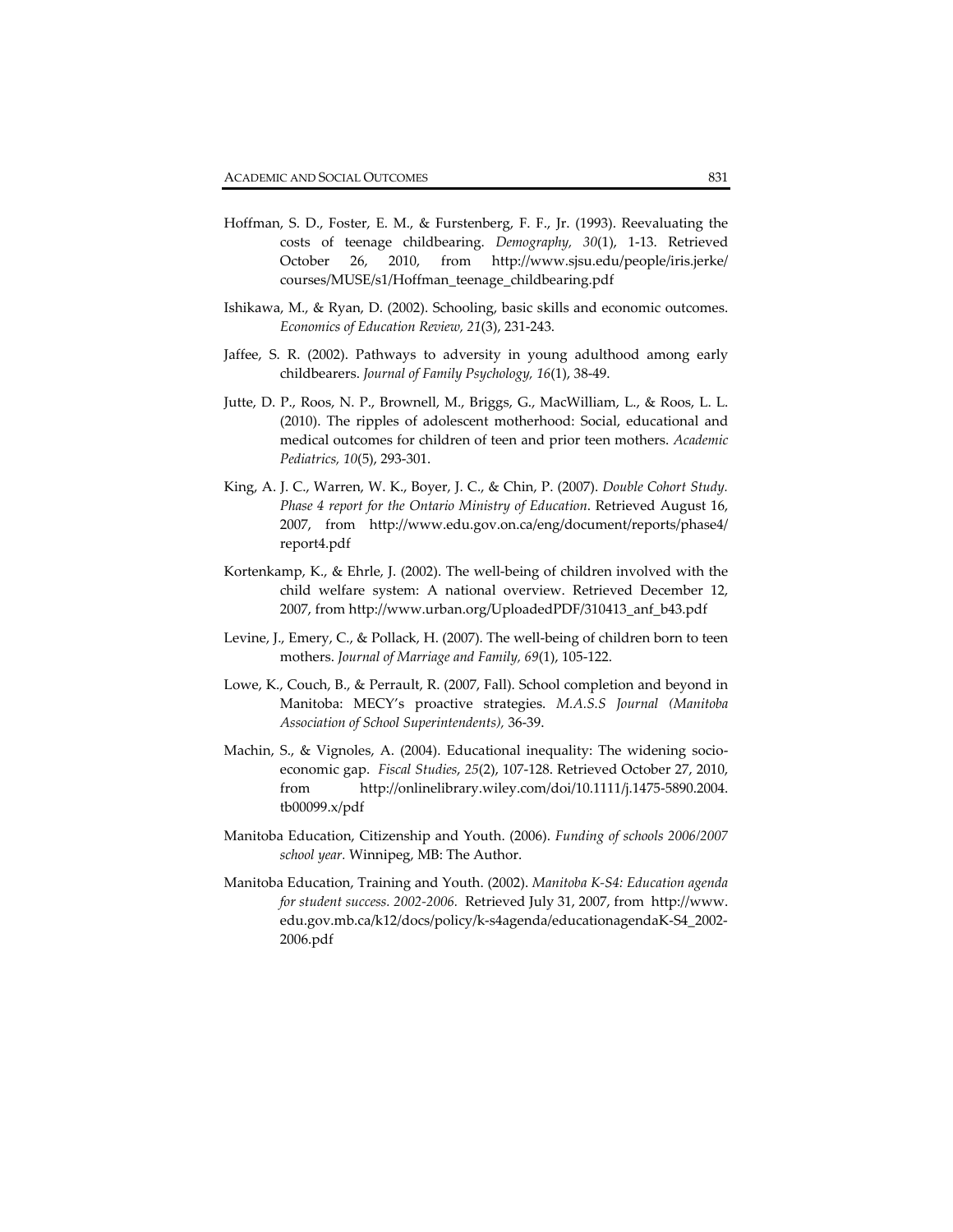- Martens, P. J., Frohlich, N., Carriere, K. C., Derksen, S., & Brownell, M. (2002). Embedding child health within a framework of regional health: Population health status and sociodemographic indicators. *Canadian Journal of Public Health*, *93*(Suppl. 2), S15‐S20.
- Maynard, R. A. (Ed.). (1996). *Kids having kids: A Robin Hood Foundation special re‐ port on the costs of adolescent childbearing*. New York: Robin Hood Foundation. (ERIC Document Reproduction Service No. ED409389) Retrieved October 27, 2010, from the Educational Resources Information Center (ERIC) Web site: http://www.eric.ed.gov/PDFS/ED409389.pdf
- Mendelson, M. (2006a, July). *Aboriginal peoples and postsecondary education in Canada.* Ottawa, ON: Caledon Institute of Social Policy. Retrieved October 27, 2010, from http://www.caledoninst.org/Publications/PDF/ 595ENG.pdf
- Mendelson, M. (2006b, October). *Improving primary and secondary education on reserves in Canada.* Ottawa, ON: Caledon Institute of Social Policy. Retrieved October 27, 2010, from http://www.caledoninst.org/ Publications/PDF/608ENG%2Epdf
- Moore, K., Morrison, D., & Greene, A. (1995). *Children born to teenage mothers: Analyses of the National Longitudinal Survey of Youth – Child Supplement and National Survey of Children*. Washington, DC: Child Trends, Inc. (ERIC Document Reproduction Service No. ED415998) Retrieved October 27, 2010, from the Educational Resources Information Center (ERIC) Web site: http://www.eric.ed.gov/PDFS/ED415998.pdf
- Morris, P., & Gennetian, L. (2003). Identifying the effects of income on children's development using experimental data. *Journal of Marriage and Family, 65*(3), 716‐729.
- Musick, K., & Mare, R. D. (2004). Family structure, intergenerational mobility, and the reproduction of poverty: Evidence for increasing polarization? *Demography*, *41*(4), 629‐648.
- Nam, Y. (2004). Is America becoming more equal for children? Changes in the intergenerational transmission of low‐ and high‐income status. *Social Science Research*, *33(2)*, 187‐205.
- Oreopoulos, P., Stabile, M., Walld, R., & Roos, L. L. (2008). Short‐, medium‐, and long‐term consequences of poor infant health: An analysis using siblings and twins. *Journal of Human Resources, 43*(1), 88‐138.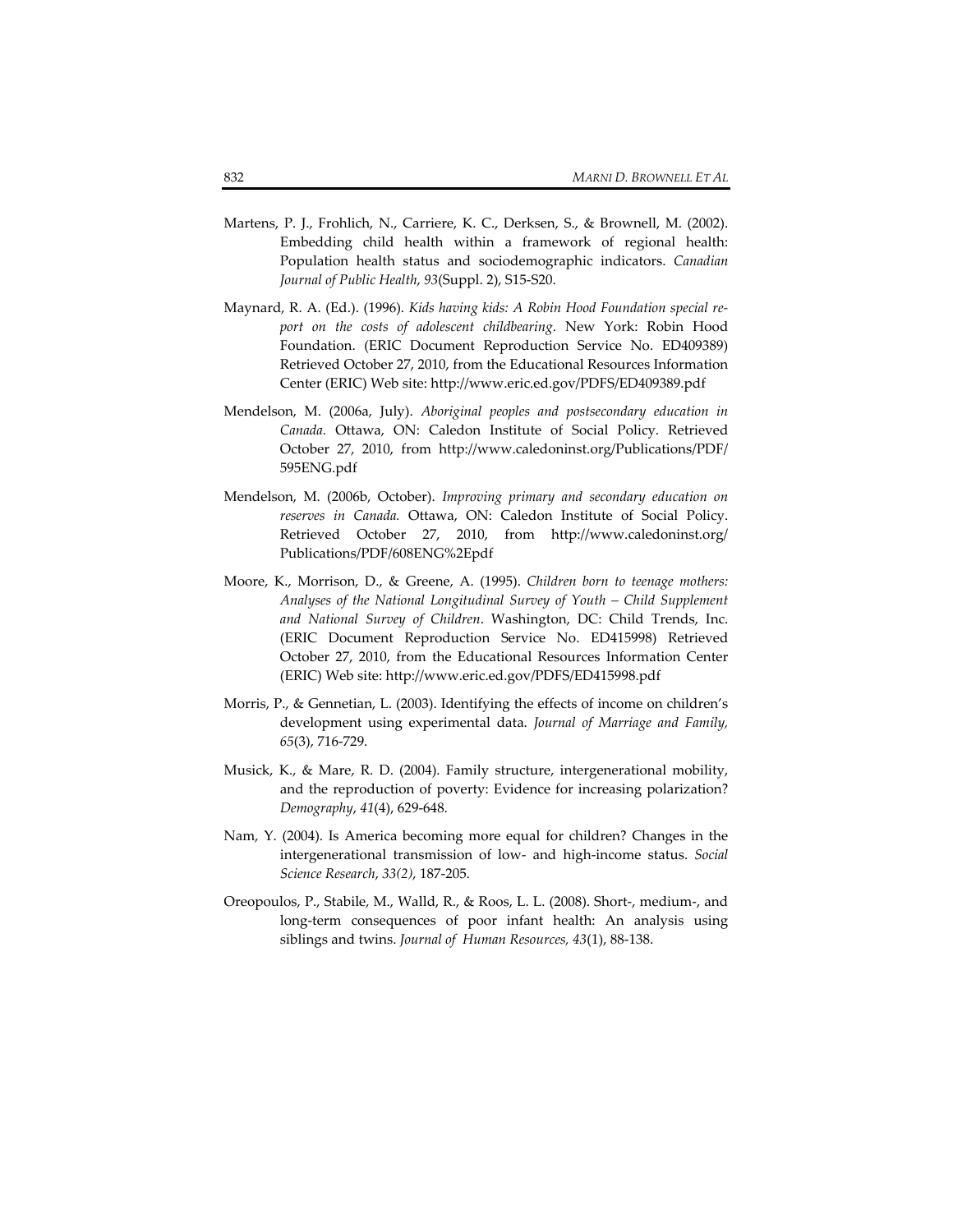- Ouellette‐Kuntz, H., Shooshtari, S., Temple, B., Brownell, M., Burchill, C., Yu, C. T., Holden, J. J. A., & Hennen, B. (2009). Estimating administrative prevalence of intellectual disabilities in Manitoba. *Journal on Developmental Disabilities*, *15*(3), 69‐80. Retrieved October 18, 2010, from http://www.oadd.org/docs/Ouellette‐Kuntz\_15‐3.pdf
- Peters, E., & Mullis, N. (1997). The role of family income and sources of income in adolescent achievement. In G. Duncan & J. Brooks‐Gunn (Eds.), *Consequences of growing up poor* (pp. 340‐381). New York: Russell Sage Foundation.
- Pungello, E. P., Kainz, K., Burchinal, M., Wasik, B. H., Sparling, J. J., Ramey, C. T., & Campbell, F. A. (2010). Early educational intervention, early cumulative risk, and the early home environment as predictors of young adult outcomes within a high‐risk sample. *Child Development, 81*(1), 410–426.
- Ramey, C. T., & Campbell, F. A. (1984). Preventive education for high‐risk children: Cognitive consequences of the Carolina Abecedarian Project. *American Journal of Mental Deficiency*, *88*(5), 515‐523.
- Reynolds, A. J., Ou, S.‐R., & Topitzes, J. W. (2004). Paths of effects of early childhood intervention on educational attainment and delinquency: A confirmatory analysis of the Chicago Parent‐Child Centers. *Child Devel‐ opment*, *75*(5), 1299‐1328.
- Reynolds, A. J., Temple, J. A., Robertson, D. L., & Mann, E. A. (2002). Age 21 costbenefit analysis of the Title I Chicago Parent‐Child Centers. *Educational Evaluation and Policy Analysis*, *24*(4), 267‐303.
- Roos, L. L., Gupta, S., Soodeen, R. A., & Jebamani, L. (2005). Data quality in an information‐rich environment: Canada as an example. *Canadian Journal on Aging* , *24*(Suppl. 1), 153‐170.
- Roos, L. L., Menec, V., & Currie, R. J. (2004). Policy analysis in an information‐rich environment. *Social Science and Medicine, 58*(11), 2231‐2241.
- Roos, L. L., & Nicol, J. P. (1999). A research registry: Uses, development, and accuracy. *Journal of Clinical Epidemiology, 52*(1), 39‐47.
- Roos, L. L., Nicol, J. P., & Cageorge, S. M. (1987). Using administrative data for longitudinal research: Comparisons with primary data collection. *Journal of Chronic Diseases, 40*(1), 41‐49.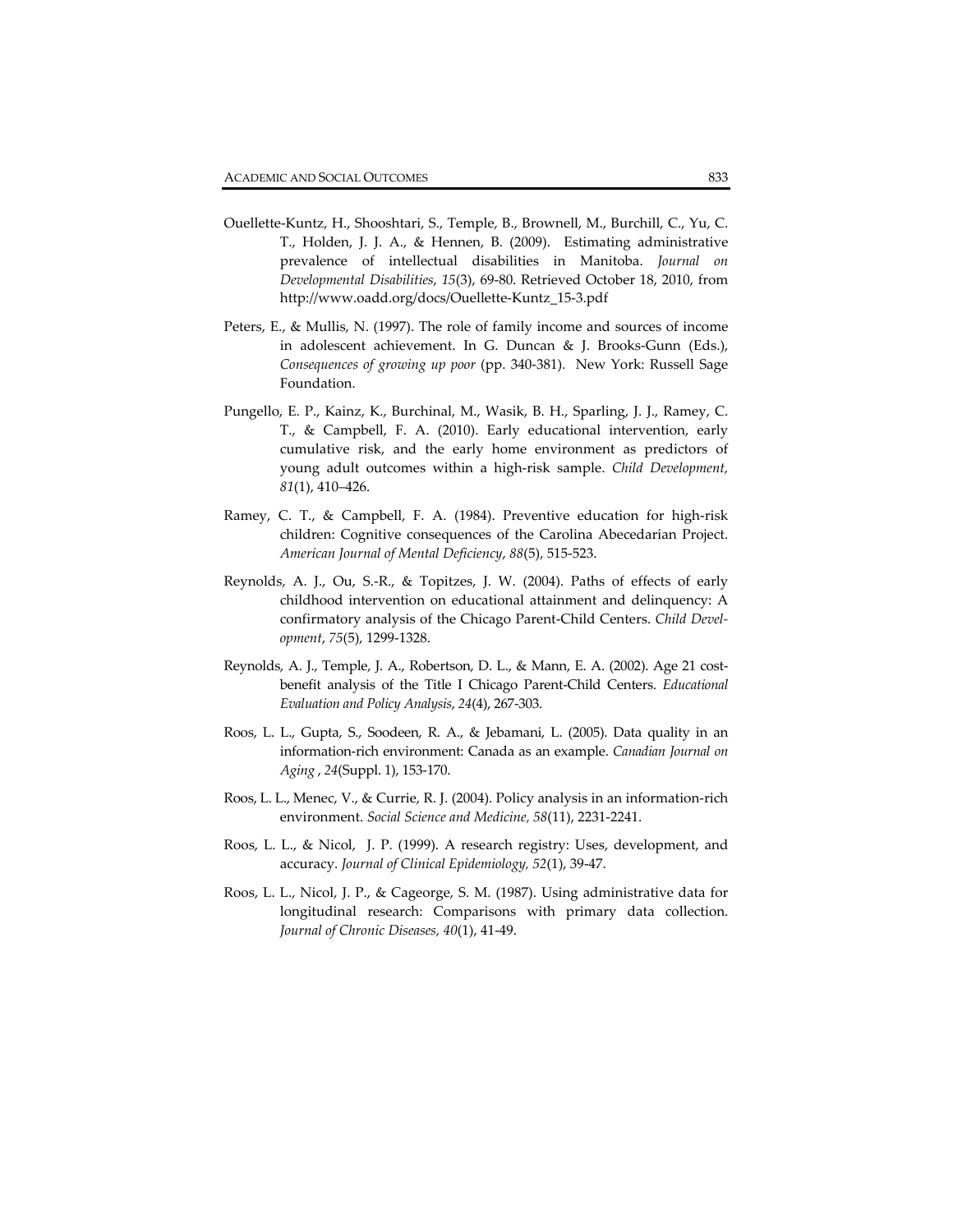- Roos, N. P., Brownell, M., Guèvremont, A., Fransoo, R., Levin, B., MacWilliam, L., & Roos, L. L. (2006). The complete story: A population‐based perspective on school performance and educational testing. *Canadian Journal of Education*, *29*(3), 1‐22. Retrieved October 27, 2010, from the Canadian Society for the Study of Education (CSSE) Web site: http://www.csse-scee.ca/ CJE/Articles/FullText/CJE29‐3/CJE29‐3‐Roosetal.pdf
- Rouse, H. L., & Fantuzzo, J. W. (2009). Multiple risks and educational well being: A population‐based investigation of threats to early school success. *Early Childhood Research Quarterly*, *24*(1), 1–14.
- Rumberger, R. W., & Lamb, S. P. (2003). The early employment and further education experiences of high school dropouts: a comparative study of the United States and Australia. *Economics of Education Review, 22(4)*, 353‐366.
- Rutter, M. (1979). Protective factors in children's responses to stress and disadvantage. In M. W. Kent & J. E. Rolf (Eds.). *Primary prevention of psychopathology: Vol. 3. Social competence in children* (pp. 49‐74). Hanover, NH: University Press of New England.
- Sameroff, A. J., Seifer, R., Baldwin, A., & Baldwin, C. (1993). Stability of intelligence from preschool to adolescence: The influence of social and family risk factors. *Child Development, 64*(1), 80–97.
- Sawyer, R., & Dubowitz, H. (1994). School performance of children in kinship care. *Child Abuse & Neglect, 18*(7), 587‐597.
- Scherr, T. (2007). Educational experiences of children in foster care: Metaanalyses of special education, retention and discipline rates. *School Psychology International, 28*(4), 419‐436.
- Schweinhart, L. J., Barnes, H. V., & Weikart, D. P. (1993). *Significant benefits: The High/Scope Perry Preschool Study through age 27 (*Monographs of the High/Scope Educational Research Foundation, 10)*.* Ypsilanti, MI: High/ Scope Press.
- Schweinhart, L. J., Montie, J., Xiang, Z., Barnett, W. S., Belfield, C. R., & Nores, M. (2005). *Lifetime effects: The High/Scope Perry Preschool Study through age 40 (*Monographs of the High/Scope Educational Research Foundation, 14)*.* Ypsilanti, MI: High/Scope Press.
- Shaw, M., Lawlor, D., & Najman, J. (2006). Teenage children of teenage mothers: Psychological, behavioural and health outcomes from an Australian prospective longitudinal study. *Social Science & Medicine, 62*(10), 2526‐ 2539.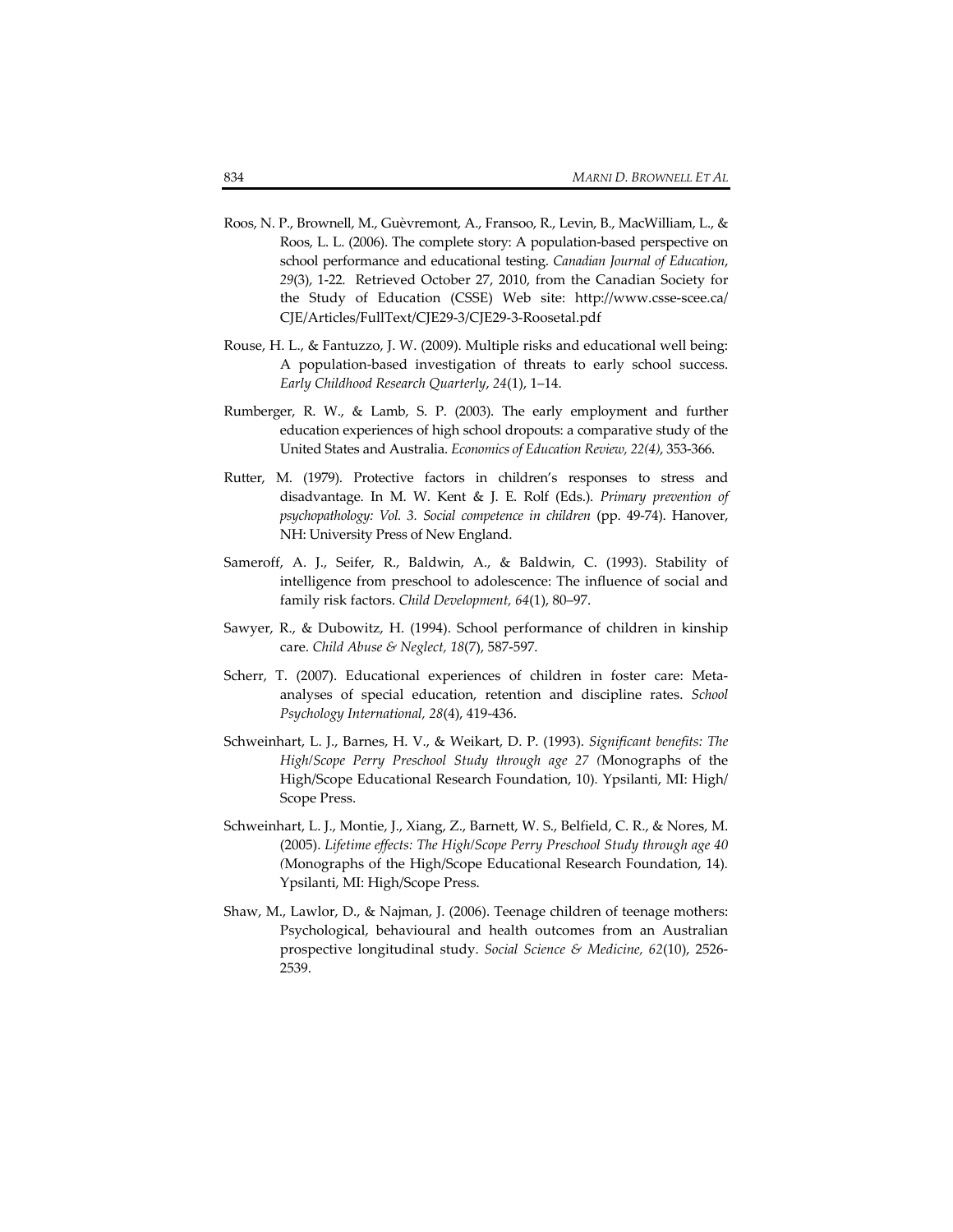- Teachman, J., Paasch, K., Day, R., & Carver, K. (1997). Poverty during adolescence and subsequent educational attainment. In G. Duncan & J. Brooks‐Gunn (Eds.), *Consequences of growing up poor* (pp. 382‐318). New York: Russell Sage Foundation.
- Trentacosta, C. J., Hyde, L. W., Shaw, D. S., Dishion, T. J., Gardner, F., & Wilson, M. (2008). The relations among cumulative risk, parenting, and behavior problems during early childhood. *Journal of Child Psychology and Psychiatry, 49*(11), 1211–1219.
- Tweddle, A. (2007). Youth leaving care: How do they fare? *New Directions for Youth Development, 113*(1), 15‐31.
- Willms, J. D. (2004). *Variation in literacy skills among Canadian provinces: Findings from the OECD PISA* (Catalogue No. 81‐595‐MIE2004012). Ottawa, ON: Statistics Canada. Retrieved October 31, 2010, from http://dsppsd.pwgsc.gc.ca/Collection/Statcan/81‐595‐MIE/81‐595‐MIE2004012.pdf
- Zeman, K. (2007). A first look at provincial differences in educational pathways from high school to college and university. *Education Matters*, 4. Re‐ trieved July 31, 2007, from http://www.statcan.gc.ca/pub/81‐004‐ x/2007002/9989‐eng.htm
- Zetlin, A., Weinberg, L., & Kimm, C. (2003). Are the educational needs of children in foster care being addressed? *Children and Schools, 25*(2), 105‐ 119.

*Marni Brownell* is a Senior Research Scientist with the Manitoba Centre for Health Policy and an Associate Professor in the Department of Community Health Sciences, Faculty of Medicine, University of Manitoba. In her research, Marni uses administrative databases to study the social determinants of child health and development.

*Noralou P. Roos* is a Professor in the Faculty of Medicine and the founding Director of the Manitoba Centre for Health Policy. Noralou received Canada Foundation for Innovation (CFI) funding to create Canadaʹs first data laboratory, containing population based data on health, education and social services, and held a Tier 1 Canada Research Chair.